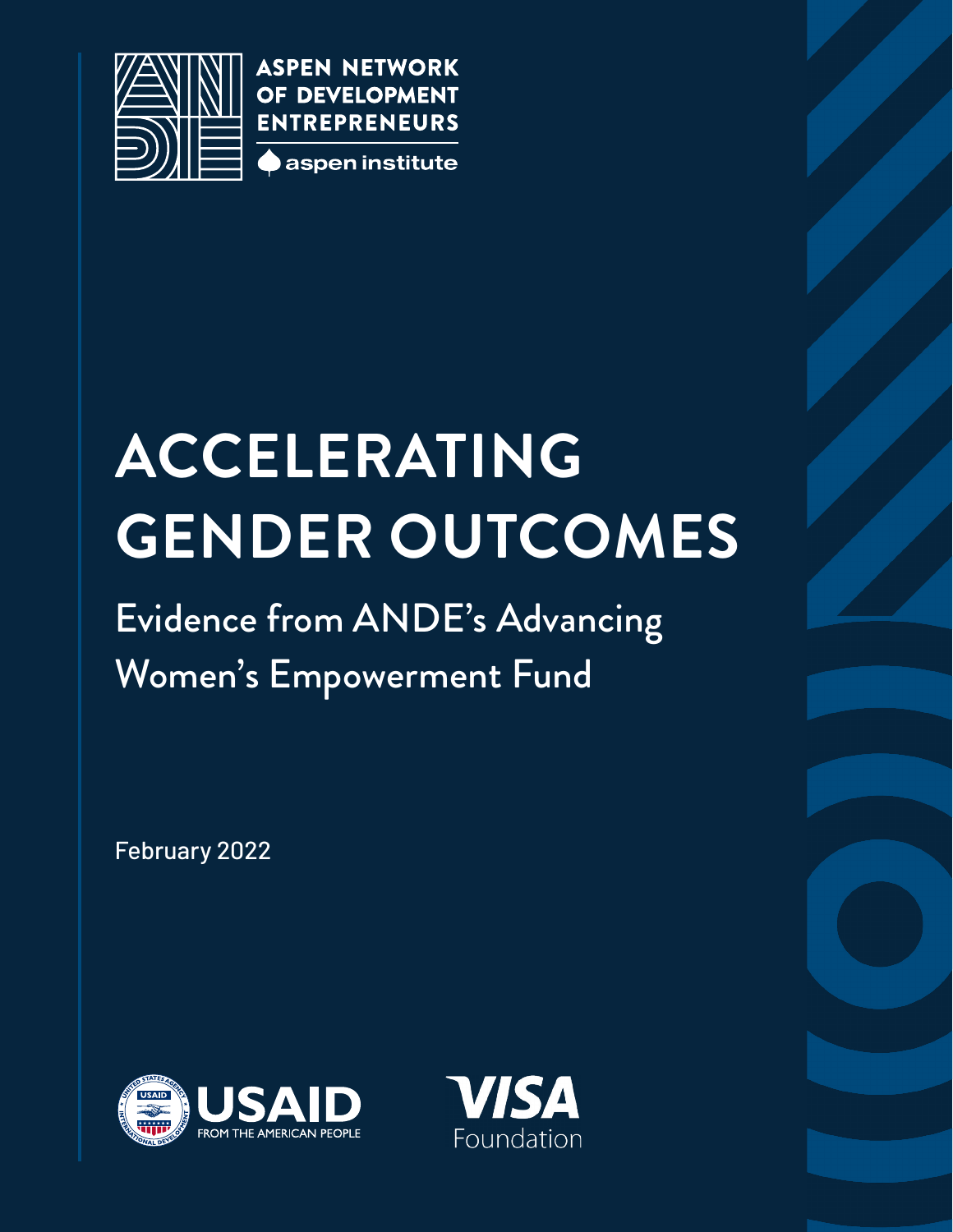### Contents

| Note on the impact of the COVID-19 pandemic |  |
|---------------------------------------------|--|
|                                             |  |
|                                             |  |
|                                             |  |
|                                             |  |
|                                             |  |
|                                             |  |
|                                             |  |
|                                             |  |
|                                             |  |
|                                             |  |
|                                             |  |
|                                             |  |
|                                             |  |
|                                             |  |
|                                             |  |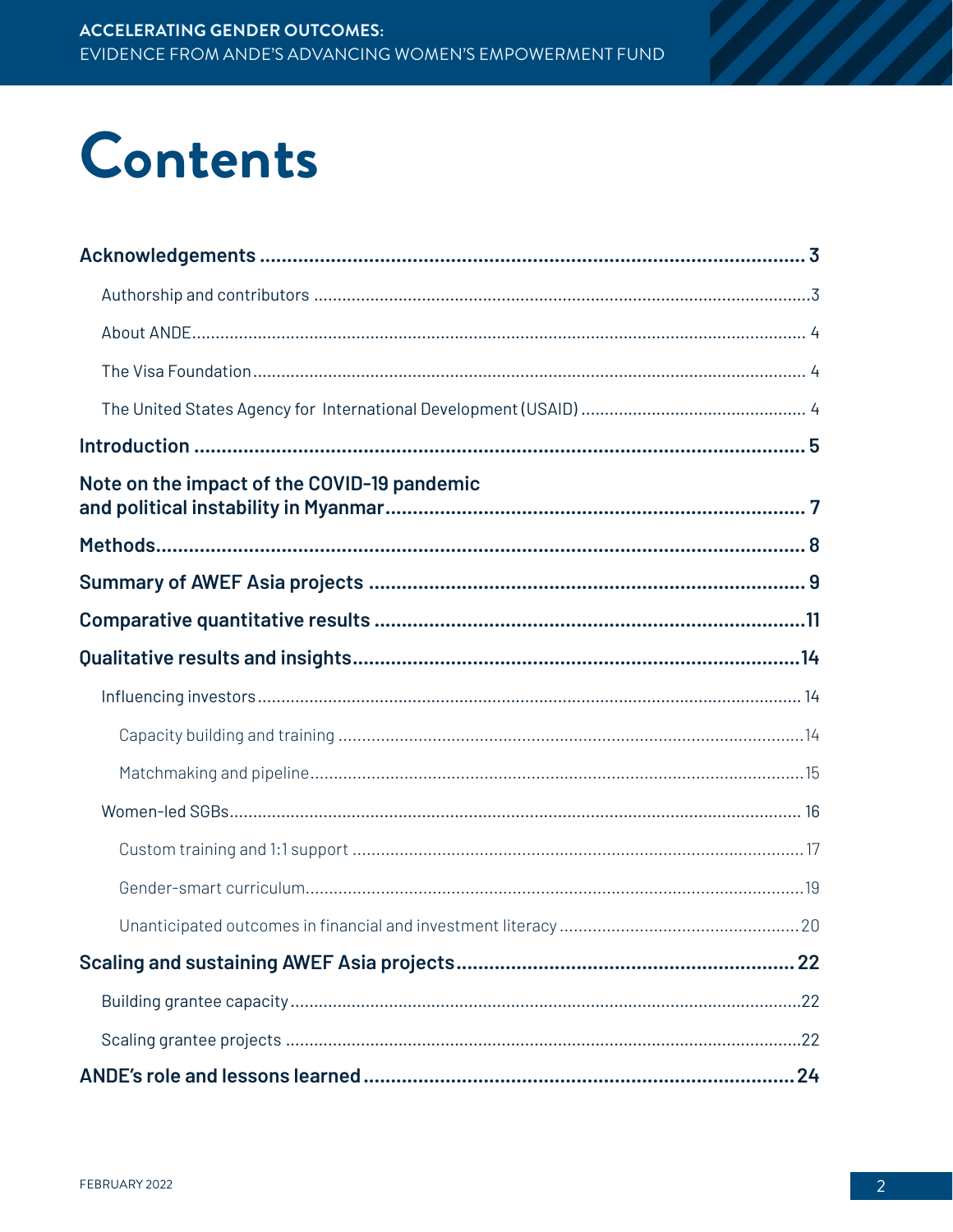## <span id="page-2-0"></span>**Acknowledgements**

#### AUTHORSHIP AND CONTRIBUTORS

**Mallory St. Claire,** Senior Impact Analyst, Aspen Network of Development Entrepreneurs (ANDE)

**Matthew Guttentag,** Director of Research and Impact, Aspen Network of Development Entrepreneurs (ANDE)

We would like to thank representatives from grantee organizations for their contributions to data collection, including Jona Repishti and Artie Maharaj (Massachusetts Institute of Technology (MIT) D-Lab); Diep Hong Ngo, Hien Tu, and Trang Tran (WISE); Britt de Lange and Valéria Varga (Base of the Pyramid Innovation Center (Bopinc)); Nathaly Botero and Chris Veasey (Village Capital); Eleanor Booth (For Purpose Evaluations) and James Wilson (SHE Investments); Pramita Ray and Luis Marquez (Value for Women); Priya Thachadi and Luan Arbilo (Villgro); Hira Saeed (CaterpillHERs); Isabel Miranda (Miller Center).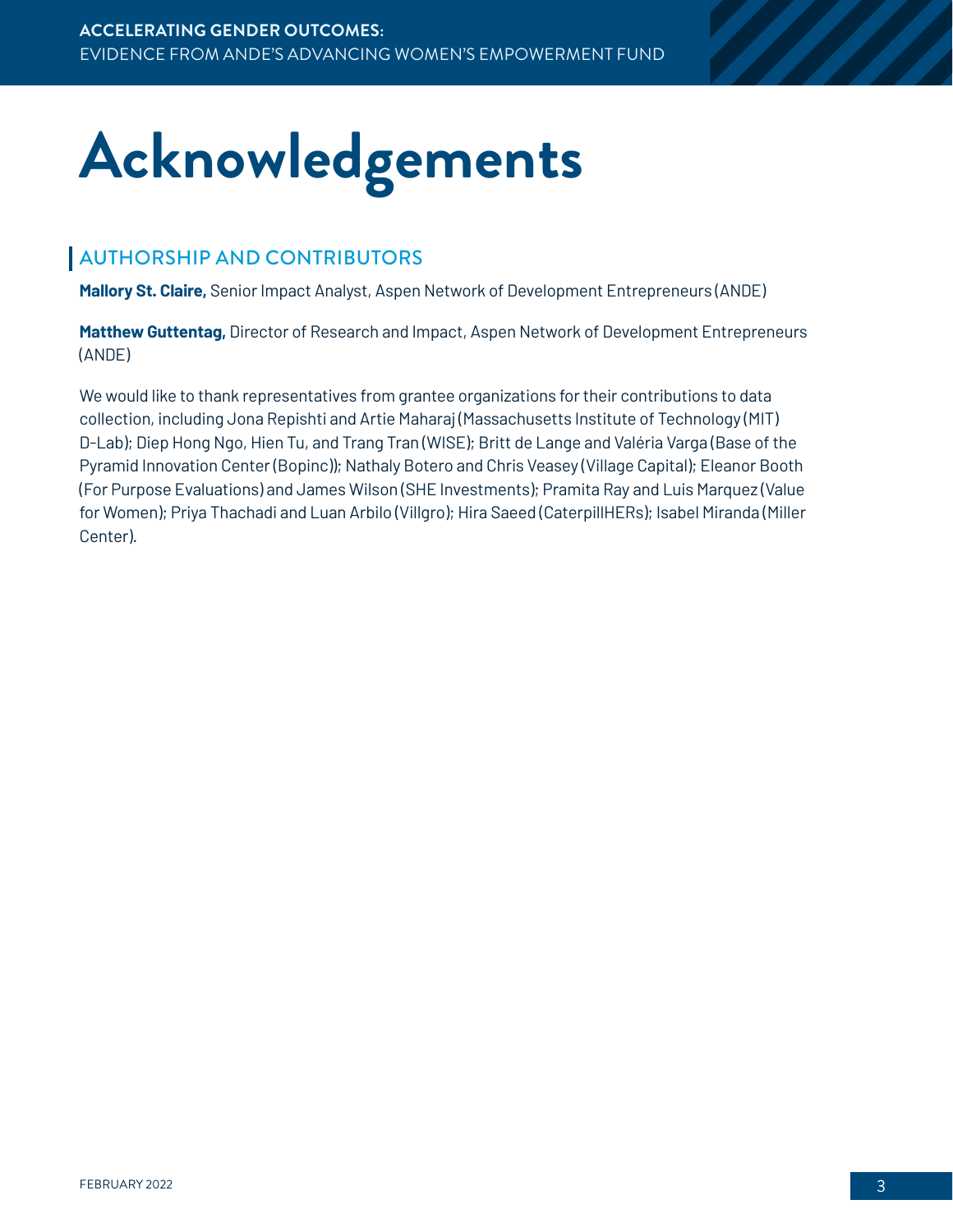#### <span id="page-3-0"></span>ABOUT ANDE

The Aspen Network of Development Entrepreneurs (ANDE) is a global network of organizations that propel entrepreneurship in developing economies. ANDE members provide critical financial, educational, and business support services to small and growing businesses (SGBs) based on the conviction that SGBs create jobs, stimulate long-term economic growth, and produce environmental and social benefits.

As the leading global voice of the SGB sector, ANDE believes that SGBs are a powerful, yet underleveraged tool in addressing social and environmental challenges. Since 2009, we have grown into a trusted network of nearly 300 collaborative members that operate in nearly every developing economy. ANDE grows the body of knowledge, mobilizes resources, and connects the institutions that support the small business entrepreneurs who build inclusive prosperity in the developing world.

ANDE is part of the Aspen Institute, a global nonprofit organization committed to realizing a free, just, and equitable society.

#### THE VISA FOUNDATION

The Visa Foundation is a U.S. registered 501(c)3 entity. The Visa Foundation seeks to support inclusive economies where individuals, businesses, and communities can thrive. Through grant making and investing, Visa Foundation prioritizes the growth of gender diverse and inclusive small and micro businesses. The Foundation also supports broader community needs and disaster response in times of crisis.

#### THE UNITED STATES AGENCY FOR INTERNATIONAL DEVELOPMENT (USAID)

The United States Agency for International Development (USAID) is the world's premier international development agency and a catalytic actor driving development results. USAID's work advances U.S. national security and economic prosperity, demonstrates American generosity, and promotes a path to recipient self-reliance and resilience. USAID's Partnering to Accelerate Entrepreneurship (PACE) initiative catalyzes private-sector investment into early-stage enterprises, including women-owned businesses.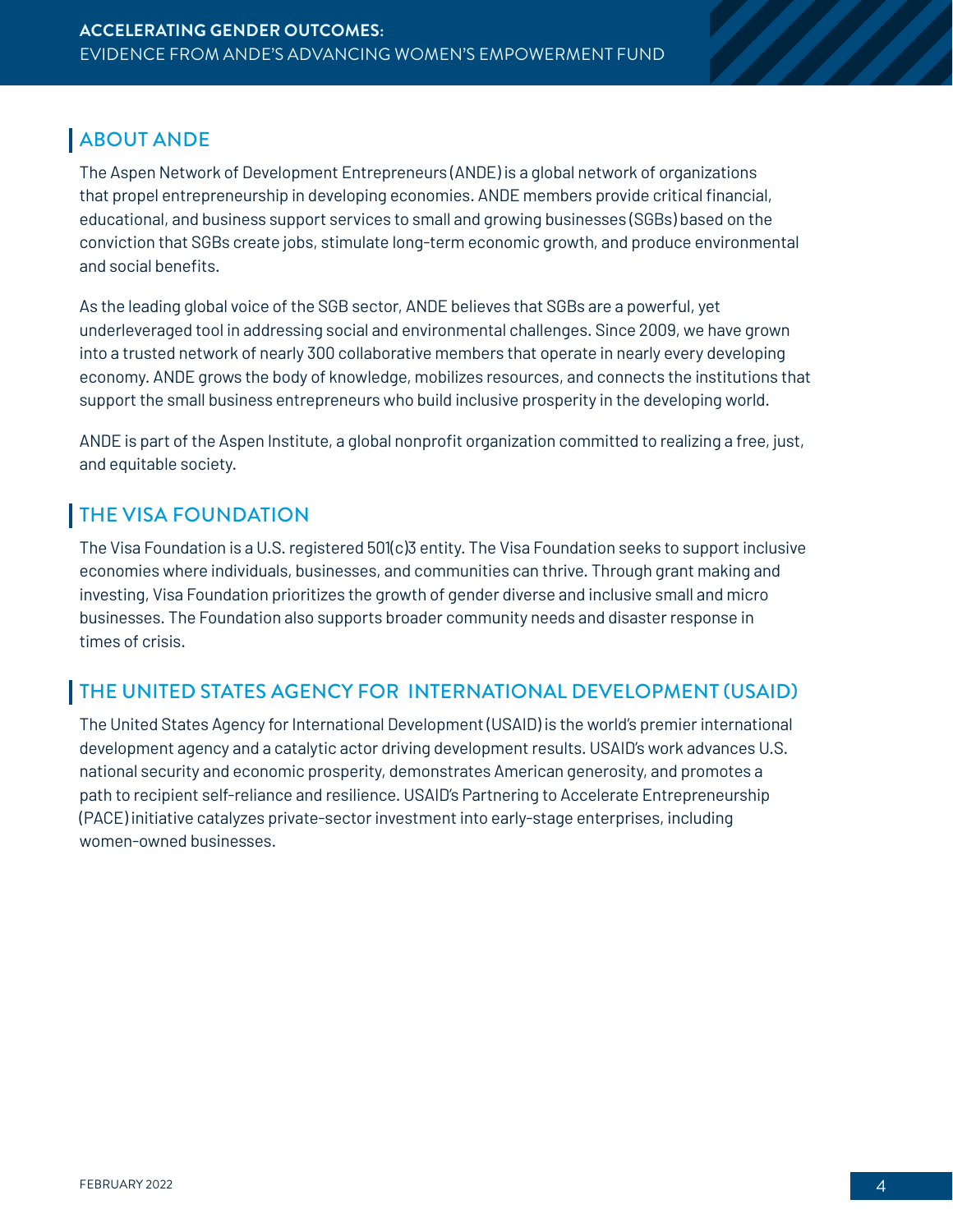## <span id="page-4-0"></span>**Introduction**

The Aspen Network of Development Entrepreneurs (ANDE) launched the Advancing Women's Empowerment Fund (AWEF) in 2019 with support from the Visa Foundation and the United States Agency for International Development (USAID).

The overall goal of AWEF-funded projects is to address the gender financing gap for women-owned small and growing businesses (SGBs)<sup>)</sup> in developing economies. The first round of grantmaking, AWEF Asia, funded eight entrepreneur support organizations (ESOs) in Cambodia, Vietnam, Myanmar, the Philippines, Pakistan, and India, as well as programs serving the region as a whole.

According to the [International Finance Corporation \(IFC\)](https://www.ifc.org/wps/wcm/connect/d7623440-8bb4-4827-9ce5-470dcb6f86b1/Entrepreneurship+Offering+Brochure+July2017.pdf?MOD=AJPERES&CVID=lQps6KM), women-led SGBs face hurdles in accessing finance, resulting in a financing gap of nearly USD \$320 billion in developing economies. ANDE's own research into accelerator performance, through the [Global Accelerator Learning Initiative \(GALI\)](https://www.galidata.org/publications/accelerating-women-led-startups/), shows that acceleration programs do not fully solve the financing gap: after going through accelerators, women-led ventures raise an estimated average of USD \$100,000 less in equity compared to men-led ventures.

With these factors in mind, AWEF Asia disbursed nearly USD \$1.2 million in grants to support innovative projects aimed at addressing this financing discrepancy. This report summarizes the lessons learned from these grants. Please see Table 1 for an overview of AWEF Asia projects and grantees.

AWEF Asia grantees saw the women-led SGBs they supported double their average revenues following the projects. Average investment increased by 80 percent; however, the number of enterprises receiving investment did not change. 2 We cannot conclusively state if programs were successful in driving new investments into businesses that did not previously receive investment. Lack of investment is partially due to the COVID-19 pandemic suppressing the overall investment climate, as well as political instability in some project locations. These external factors also contribute to the large differences in investment performance between different grantees.

While the number of investments did not increase, other data is encouraging: women entrepreneurs who participated in AWEF Asia-funded programs reported having increased confidence, self-efficacy, financial and investment literacy, and ability to critically evaluate potential investment and financial options. An unanticipated outcome of these programs was that participating women entrepreneurs began to evaluate investments and types of debt more critically, resulting in some forgoing traditional investment structures in pursuit of better fit financing options.

<sup>1</sup> Women-Led SGBs or women-led businesses are defined by ANDE for the Advancing Women's Empowerment Fund as companies that have a woman in a leadership position with strategic decision-making authority and meet at least one of the following criteria with a focus on companies founded and led by all-women teams from the local context: founded by a team of at least 50% women; have a woman currently serving in a top leadership role (CEO, Executive Director, COO, etc.); 51% or more women ownership

<sup>2</sup> AWEF Asia grantees did not directly invest grant money into women-led SGBs.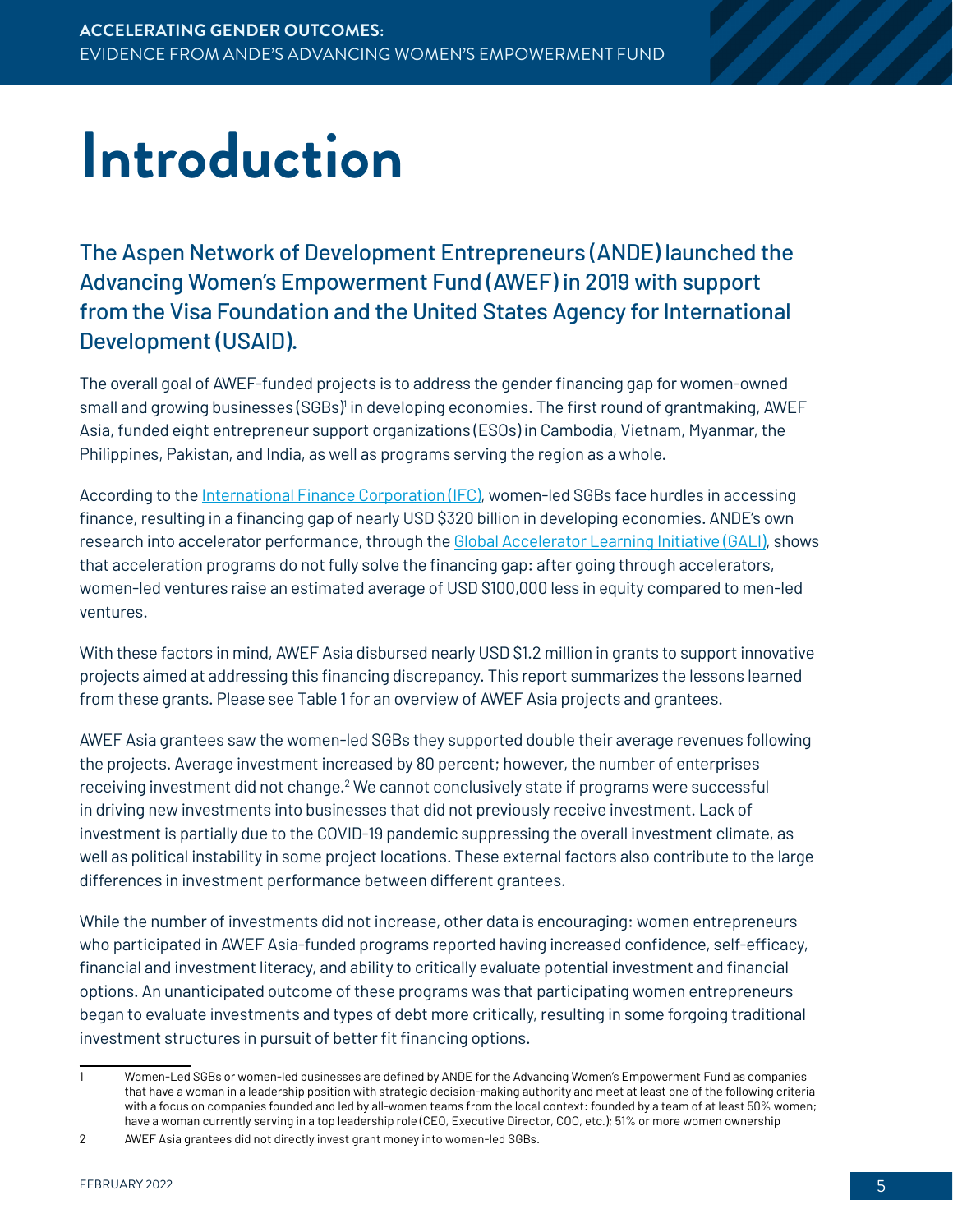#### **In addition, interviews with program managers revealed several insights related to the program models and processes:**

- **<sup>→</sup>** Programs with mentorship components should mindfully structure these programs beyond simply connecting mentors with women entrepreneurs. Organizations should set structured coaching sessions, mandate a minimum number of coaching hours, and thoughtfully pair mentors/mentees with regard to language and experience in the same industry. Adding this structure can maximize the benefits of mentorship.
- ✛ Accelerators, incubators, and other ESOs can take a more active role in developing investor pipelines. Serving as an active matchmaker between SGBs and investors can create opportunities for investors to actively learn, but also to help de-risk investments and reduce the time investors need to find and vet potential investments. Pairing classroom training with hands-on work with investment pipelines can also be a way for investors to directly apply gender lens learnings to potential new portfolio companies.
- $\div$  Grant-based programs can be used to de-risk return-seeking investment, rather than making direct investments. For example, a loss guarantee facility could help remove traditional lending barriers, such as collateral or asset requirements.
- ✛ Create training programs for women SGB founders that address both internal and external biases and gender barriers inherent in the fundraising process. If accelerators and incubators fail to provide support that is specifically designed to address gender barriers for women-led businesses, they will consistently underserve women entrepreneurs. By highlighting these gender barriers, women entrepreneurs can better anticipate and react to the barriers they encounter in their fundraising journey.
- $\pm$  When addressing the investment gap, success can come in the form of increasing women business owners' confidence and capacity to strategically assess investment options. While some grantees couldn't see immediate fundraising results, women entrepreneurs in their cohorts indicated that they felt more confident in their decision-making abilities and overall agency to pursue investment.
- $\pm$  Entrepreneurs noted that support networks provided by the cohort of all-women business owners and one-on-one help from ESOs were helpful and essential to navigating stresses from the pandemic, in addition to making them feel more confident about fundraising and operating their businesses. For many AWEF Asia grantees, their programs needed to provide not only investment readiness training for women-led SGBs, but also fundamental support services for them to survive the pandemic. It may be worthwhile to investigate the ways in which accelerator programs can support women-led SGBs during crises such as the COVID-19 pandemic and the role that they may play in ensuring these businesses do not shutter.

The first sections of this report summarize the methodology and quantitative results of the grants. The following section unpacks the drivers of these results based on interviews with program managers. The final sections of the report review changes in capacity for AWEF Asia grantees, plans for scaling grantee projects, and recommendations for ANDE when implementing future AWEF grant programs.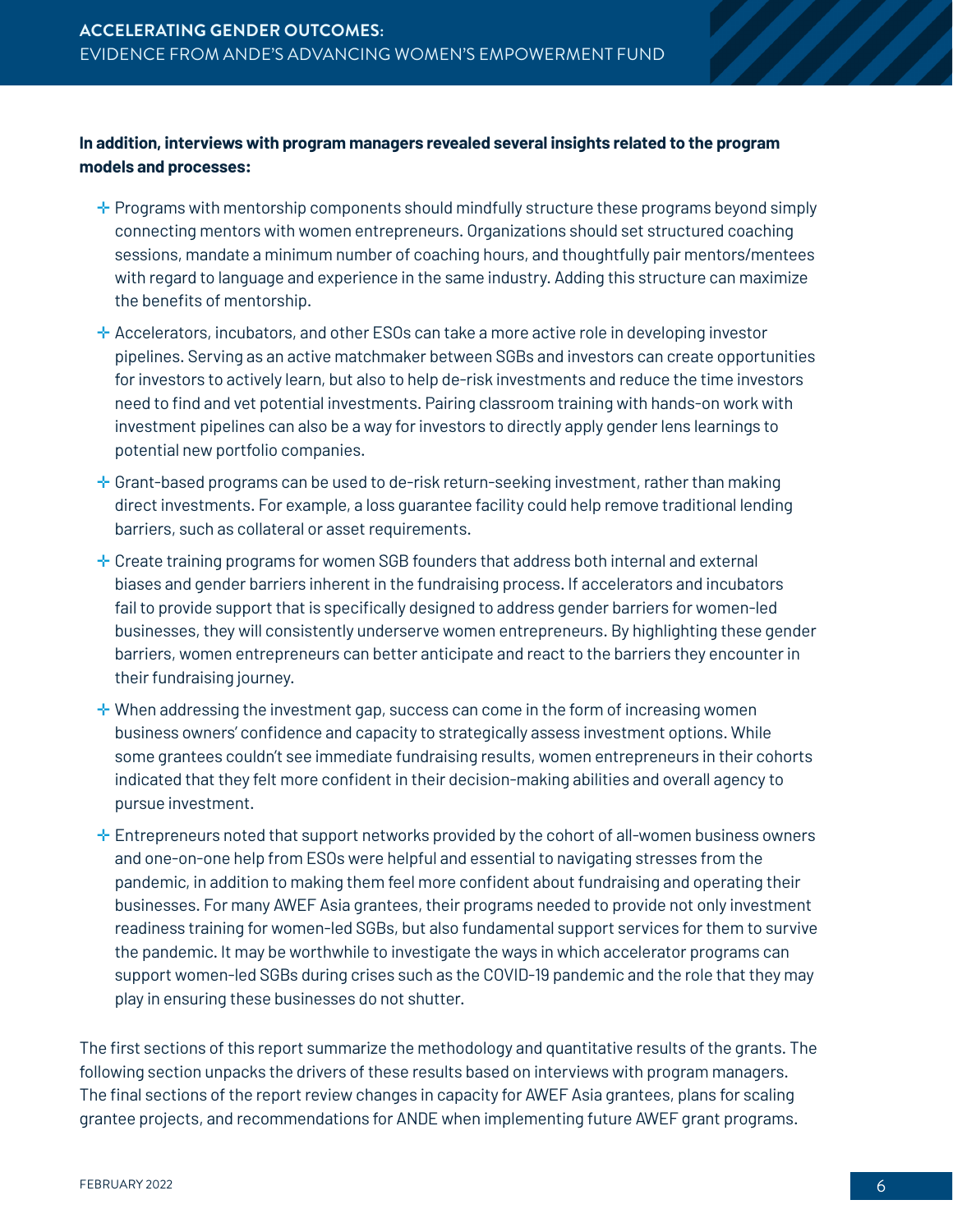### <span id="page-6-0"></span>**\* Note on the impact of the COVID-19 pandemic and political instability in Myanmar**

### While the applications for AWEF Asia were received in late 2019, the winners of the AWEF Asia grant were announced on May 28, 2020.

By the beginning of June 2020, most countries in South and Southeast Asia had implemented restrictions to contain the spread of COVID-19, including quarantining, physical distancing, and limitations on business operations and travel. As with the rest of the world, local economies in which AWEF Asia grantees operated were severely impacted, thus negatively affecting the women-led businesses that grantees supported in their programming.

In response to the pandemic, all AWEF Asia grantees had to pivot their programs in some way—either in terms of delivering programming, networking options, or providing additional support and technical assistance to women-led businesses. Grantee programs also expanded to provide mental health support, digital literacy, resiliency/wellness workshops, and crisis management coaching, among other additions.

In 2021, political instability in Myanmar further negatively impacted grantee Base of the Pyramid Innovation Center (Bopinc)/ One to Watch (OTW), whose program operated in Myanmar. In February 2021, Myanmar's military orchestrated a coup of its democratically elected government, resulting [in](https://www.asia-pacific.undp.org/content/rbap/en/home/library/democratic_governance/covid-19-coup-d-etat-and-poverty-impact-on-myanmar.html) widespread Internet outages, bank closures, supply chain disruptions, foreign sanctions, cash shortages, and other disruptive events.

Because of these two external events, the quantitative results in this report should be interpreted with the appropriate context in mind. In Myanmar, for example, there were no new investments into womenled businesses because banking operations remained at a virtual standstill throughout the duration of the program. Elsewhere in the region, businesses faced lockdown restrictions and investment uncertainty throughout the data collection period. For some AWEF Asia grantees, businesses that had enrolled in their programs had to drop out or close due to pandemic-related difficulties.

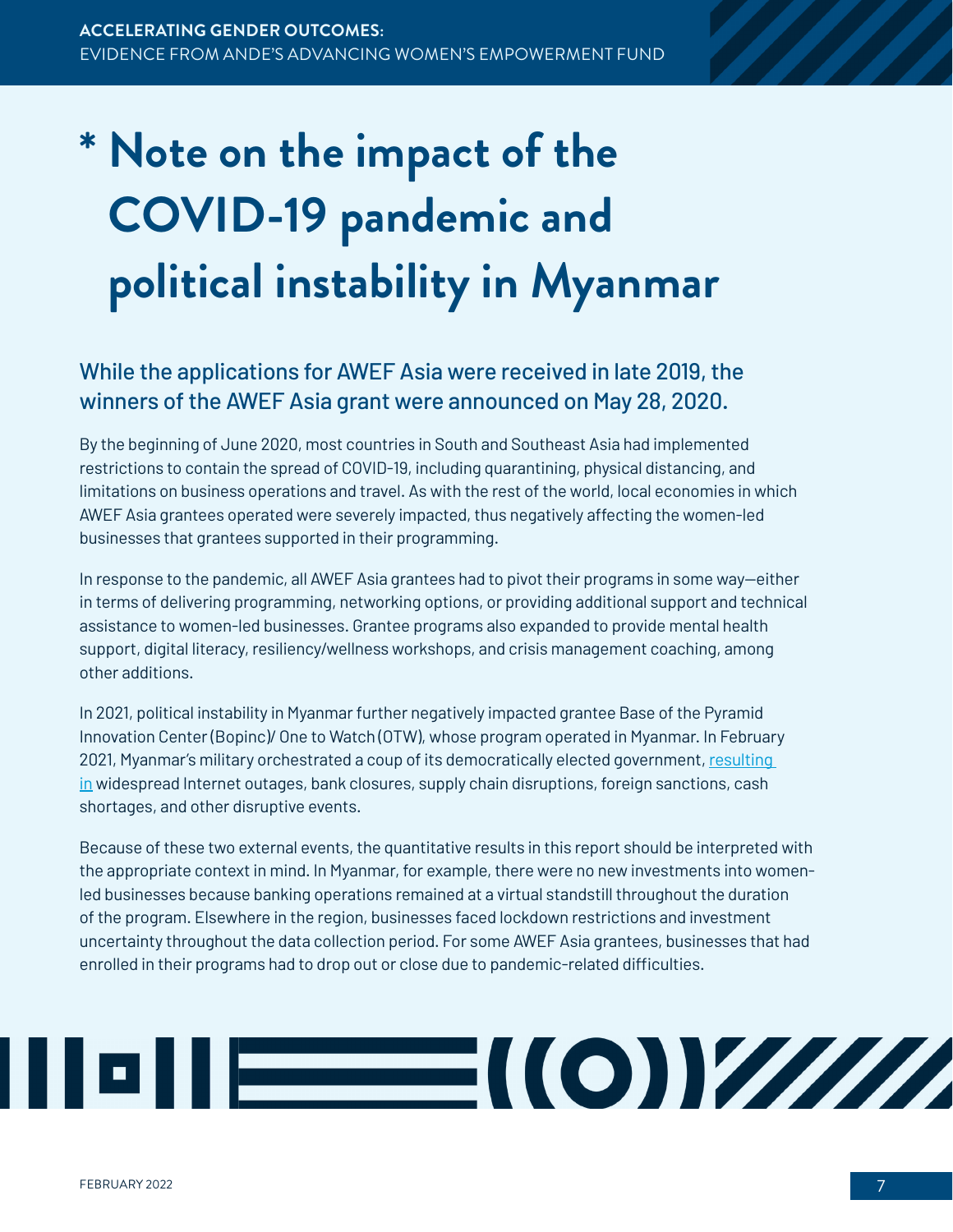## <span id="page-7-0"></span>**Methods**

The insights in this report are derived from both quantitative and qualitative data. Where relevant for their projects, AWEF Asia grantees were asked to collect common metrics across their projects, in addition to metrics from their own monitoring, evaluation, and learning (MEL) plans.

These common metrics included investment into selected women-led SGBs, profit/revenue figures, and number of jobs created, all disaggregated by the gender of business owners.

Comparative quantitative results are included in Tables 3 and 4. Please note that not every AWEF Asia project involved directly supporting women-led businesses. Out of eight grantees, one grantee did not directly work with women-led businesses— Value for Women focused on researching success factors for women-led businesses and providing technical assistance to capacity-building organizations and investors.

Data sources included midpoint and endline grantee reports and individual debrief interviews with grantee program managers. Qualitative data, including final reports and interview notes, was imported into a qualitative analysis software, coded, and analyzed for patterns and insights. Quantitative data was cleaned and analyzed in Excel.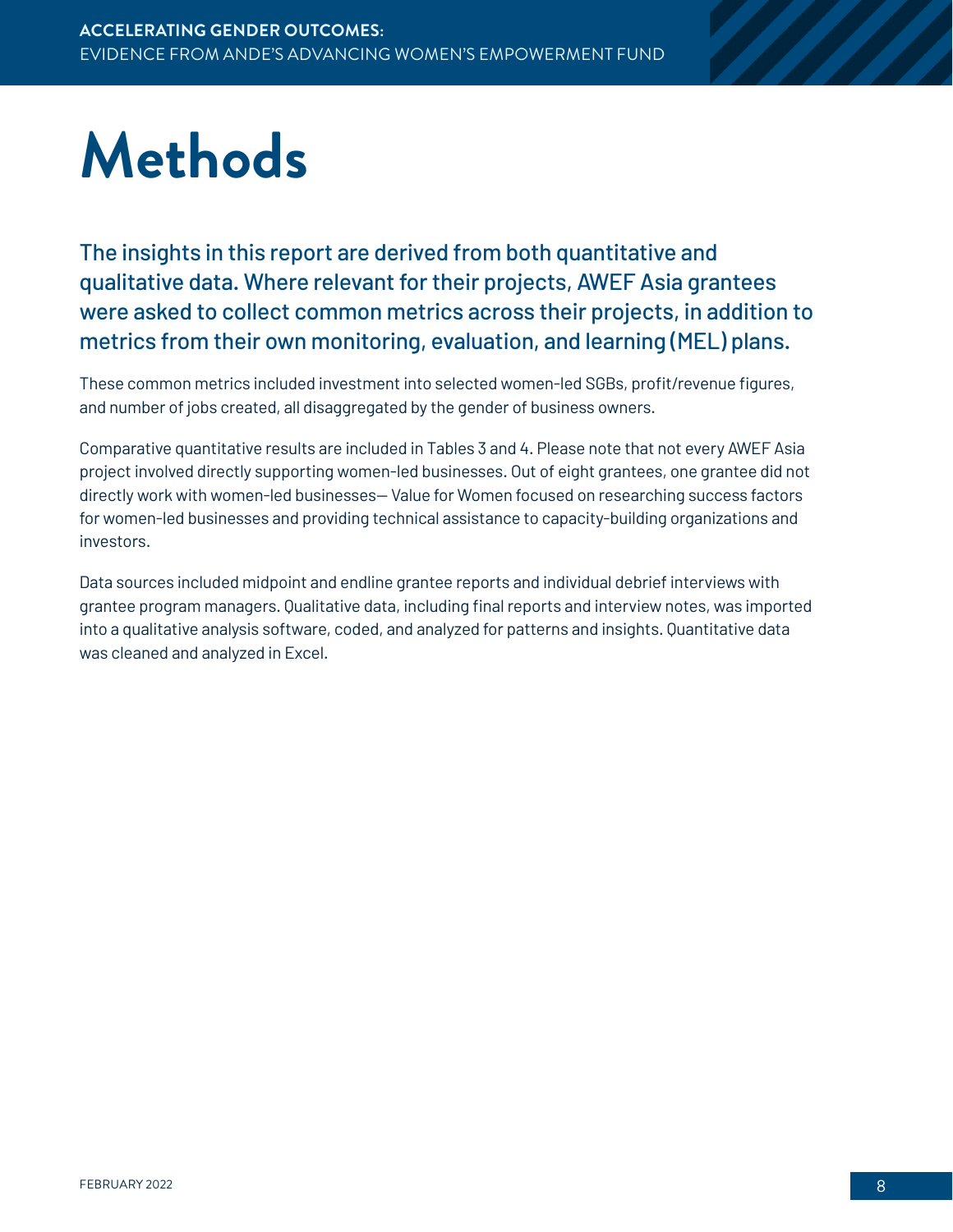## <span id="page-8-0"></span>**Summary of AWEF Asia projects**

**Table 1** details the AWEF Asia grantees, their specific projects, and outputs produced as part of these grants.

#### **Table 1:** AWEF Asia grant projects

| Grantee                                                                                      | Country/<br>region | <b>Type of</b><br>grantee project                                                                                                                                                                                                                                                                                   | <b>Key</b><br><b>activities</b>                                                                                                                                                                                                                                                                                                                                                                             | <b>Further</b><br>information                                                                                  |
|----------------------------------------------------------------------------------------------|--------------------|---------------------------------------------------------------------------------------------------------------------------------------------------------------------------------------------------------------------------------------------------------------------------------------------------------------------|-------------------------------------------------------------------------------------------------------------------------------------------------------------------------------------------------------------------------------------------------------------------------------------------------------------------------------------------------------------------------------------------------------------|----------------------------------------------------------------------------------------------------------------|
| <b>Women's Initiative</b><br>for Start-ups and<br>Entrepreneurship<br>(WISE)                 | Vietnam            | Delivered gender-lens angel<br>Accelerator<br>program; investor<br>investor courses; capacity building<br>for women-led SGBs around the<br>engagement<br>investment-fundraising process;<br>matchmaking between investors<br>and women-led businesses; and<br>regional networking and community<br>building events. |                                                                                                                                                                                                                                                                                                                                                                                                             | <b>Catalyzing Gender-Lens</b><br>Investment into Women-<br><b>Led Businesses</b>                               |
| <b>Base of the Pyramid</b><br><b>Innovation Center</b><br>(Bopinc) and One to<br>Watch (OTW) | Myanmar            | Accelerator<br>program                                                                                                                                                                                                                                                                                              | Piloted the Women Entrepreneurs<br>Ignite (WE Ignite) accelerator<br>program. Key sub-activities<br>included outreach webinars to<br>raise awareness and recruit for<br>the accelerator; gender-smart<br>assessments of women-led<br>businesses in the accelerator<br>cohort; needs-based coaching,<br>training, mentorship and<br>connections for the entrepreneurs;<br>and training on gender challenges. | <b>WE Ignite Booster</b><br>Myanmar                                                                            |
| <b>Value for Women</b><br>(VfW)                                                              | Southeast<br>Asia  | Technical<br>assistance<br>to investors/<br>intermediaries:<br>research                                                                                                                                                                                                                                             | Provided free gender technical<br>assistance to impact investors,<br>accelerators, and incubators; and<br>researched and published a report<br>identifying key success factors for<br>women-led social enterprises.                                                                                                                                                                                         | Pathways for<br><b>Success: Women's</b><br>Entrepreneurship in<br>Southeast Asia;<br><b>Gender Smart Nexus</b> |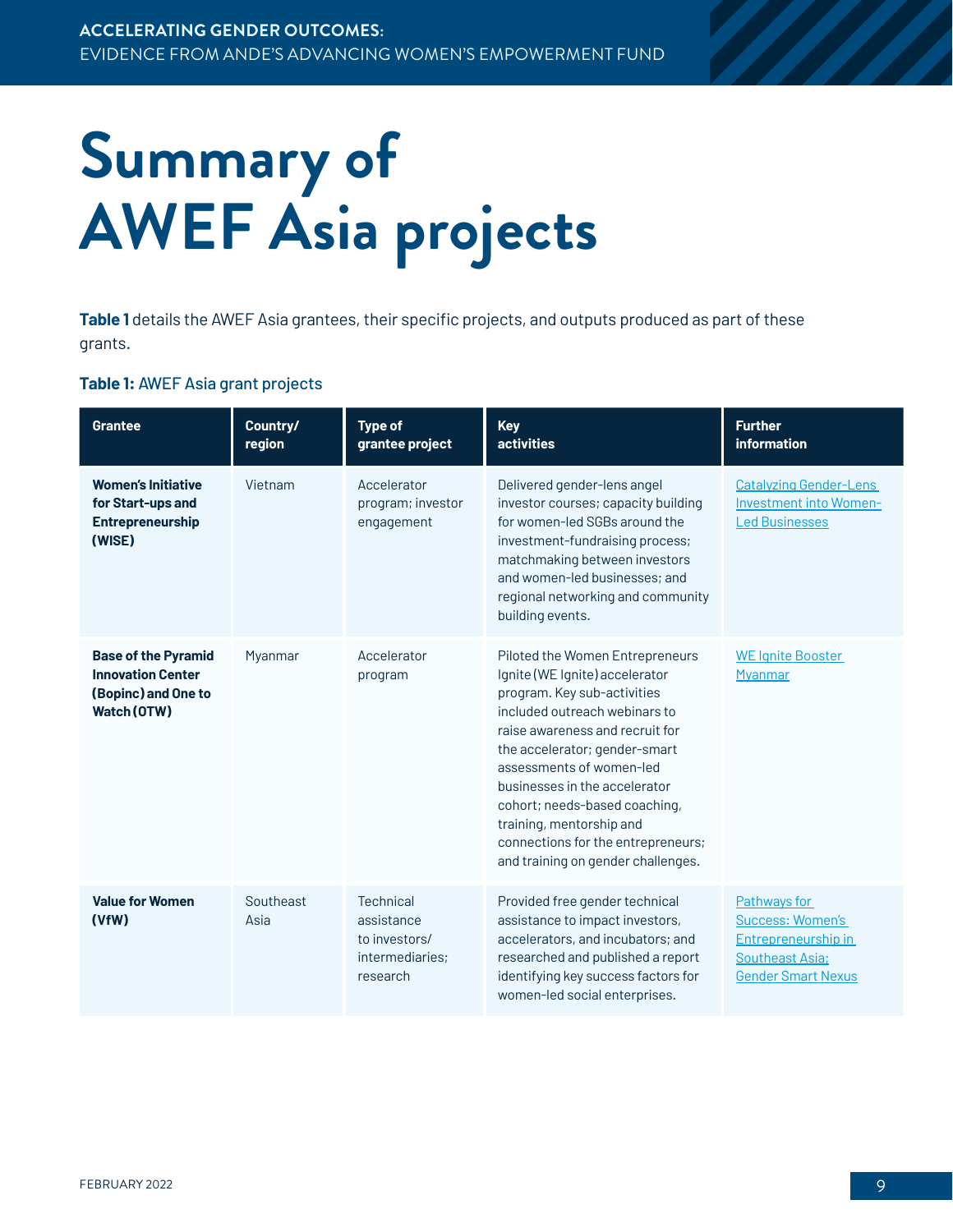#### **ACCELERATING GENDER OUTCOMES:** EVIDENCE FROM ANDE'S ADVANCING WOMEN'S EMPOWERMENT FUND

| <b>Grantee</b>                                                                  | Country/<br>region | <b>Type of</b><br>grantee project              | <b>Key</b><br>activities                                                                                                                                                                                                                                                                                                                                                                                                              | <b>Further</b><br>information                   |
|---------------------------------------------------------------------------------|--------------------|------------------------------------------------|---------------------------------------------------------------------------------------------------------------------------------------------------------------------------------------------------------------------------------------------------------------------------------------------------------------------------------------------------------------------------------------------------------------------------------------|-------------------------------------------------|
| <b>Villgro</b>                                                                  | Philippines        | Accelerator<br>program                         | Launched the WE Rise Accelerator<br>program, including components<br>such as business strategy learning<br>labs; diagnostic assessments<br>of participating businesses;<br>customized mentorship, investor<br>connections, and showcases;<br>virtual financial management<br>classes; and technical assistance<br>on investment readiness, branding,<br>and communication.                                                            | <b>We Rise Accelerator</b>                      |
| <b>Village Capital</b>                                                          | India              | Accelerator<br>program, investor<br>engagement | Ran an accelerator program<br>with two cohorts of SGBs; and<br>conducted field experiments to test<br>two strategies aimed at decreasing<br>gender bias in the deal evaluation<br>process through changing<br>information and the deal evaluation<br>process itself.                                                                                                                                                                  |                                                 |
| <b>SHE Investments</b>                                                          | Cambodia           | Accelerator<br>program, investor<br>engagement | Accelerated women-led SGBs with<br>demonstrable social impact in<br>their business model; and engaged<br>investors to facilitate investments<br>in participating businesses.                                                                                                                                                                                                                                                          |                                                 |
| <b>MIT D-Lab</b>                                                                | India              | Accelerator<br>program, investor<br>engagement | Piloted the Scale-Ups Accelerator<br>in partnership with the Upaya Social<br>Ventures Accelerator Program in<br>India; delivered learning labs and<br>investment readiness workshops;<br>one-on-one calls with investors;<br>a simulation aimed at depicting<br>common gender biases and<br>barriers; and investor co-design<br>sprints aimed at unpacking how<br>to embed gender smart practices<br>throughout the investment cycle. | Global Scale Up X social<br>media dissemination |
| <b>Miller Center for</b><br>Social<br>Entrepreneurship/<br><b>CaterpillHERs</b> | Pakistan           | Accelerator<br>program                         | Launched an accelerator for<br>women-led SGBs in Pakistan and<br>provided business curriculum,<br>gender/diversity training, and local<br>and international mentorship.                                                                                                                                                                                                                                                               |                                                 |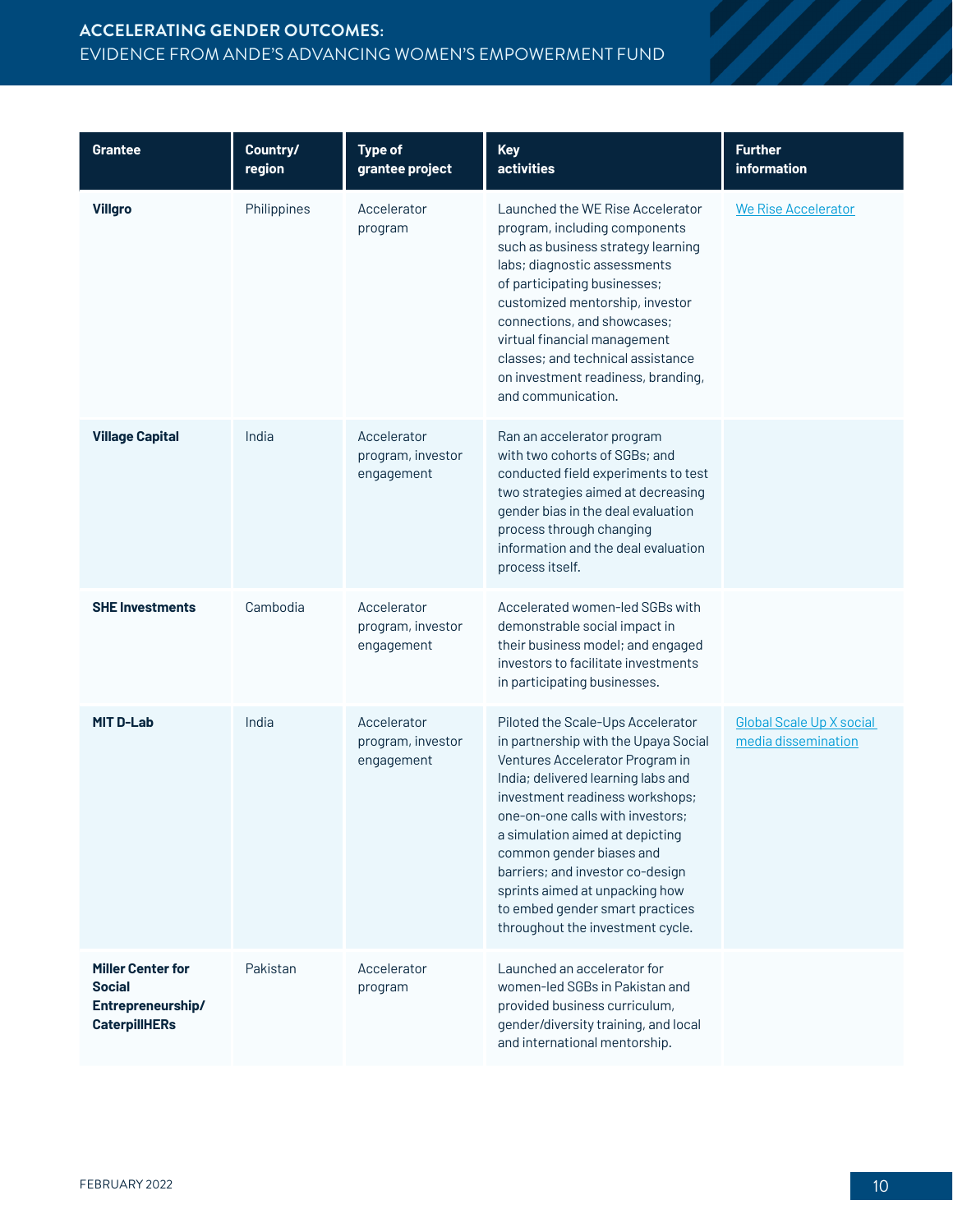## <span id="page-10-0"></span>**Comparative quantitative results**

As shown in the tables below, AWEF Asia grantees were more successful in supporting increases in revenue among the 70 participating businesses compared to generating new investments into these businesses.<sup>3</sup> This follows the same pattern observed in the region as laid out in the GALI <u>Acceleration in</u> [Asia-Pacific](https://www.galidata.org/publications/acceleration-in-asia-pacific-early-impacts-on-participating-ventures/) report, which found that ventures in the Asia Pacific region saw greater growth in average revenue after acceleration compared to the global average but lower growth in investment.

#### **Table 2:** Women-led businesses supported, by grantee

| <b>Grantee</b>                     | Number of enterprises supported |  |
|------------------------------------|---------------------------------|--|
| <b>Villgro</b>                     | 17                              |  |
| <b>Miller Center/CaterpillHERs</b> | 11                              |  |
| <b>MIT</b>                         | 9                               |  |
| <b>WISE</b>                        | 9                               |  |
| <b>SHE Investments</b>             | 8                               |  |
| <b>Village Capital</b>             | 8                               |  |
| <b>Bopinc/OTW</b>                  | 8                               |  |
| <b>VFW</b>                         | N/A                             |  |

*Note: Value for Women did not work directly with women-led SGBs.*

#### **Table 3:** Comparative financial results (aggregate, USD)

|                                | <b>Baseline</b> | <b>Endline</b> | <b>Change</b> | Percentage change |
|--------------------------------|-----------------|----------------|---------------|-------------------|
| Aggregate annual<br>revenue    | \$3,886,672     | \$7,570,637    | \$3,683,965   | 95%               |
| <b>Aggregate</b><br>investment | \$3,933,508     | \$7,058,921    | S3, 125, 413  | 79%               |

*Note: Revenue figures were collected on an annualized basis prior to and after program involvement. Aggregate investment*  refers to the investment earned to date by an organization prior to its involvement in AWEF-funded programs. Endline aggregate *investment refers to new investments made in organizations after their involvement in AWEF funded programs.* 

<sup>3 70</sup> women-led businesses were served by AWEF Asia grantees (aggregate).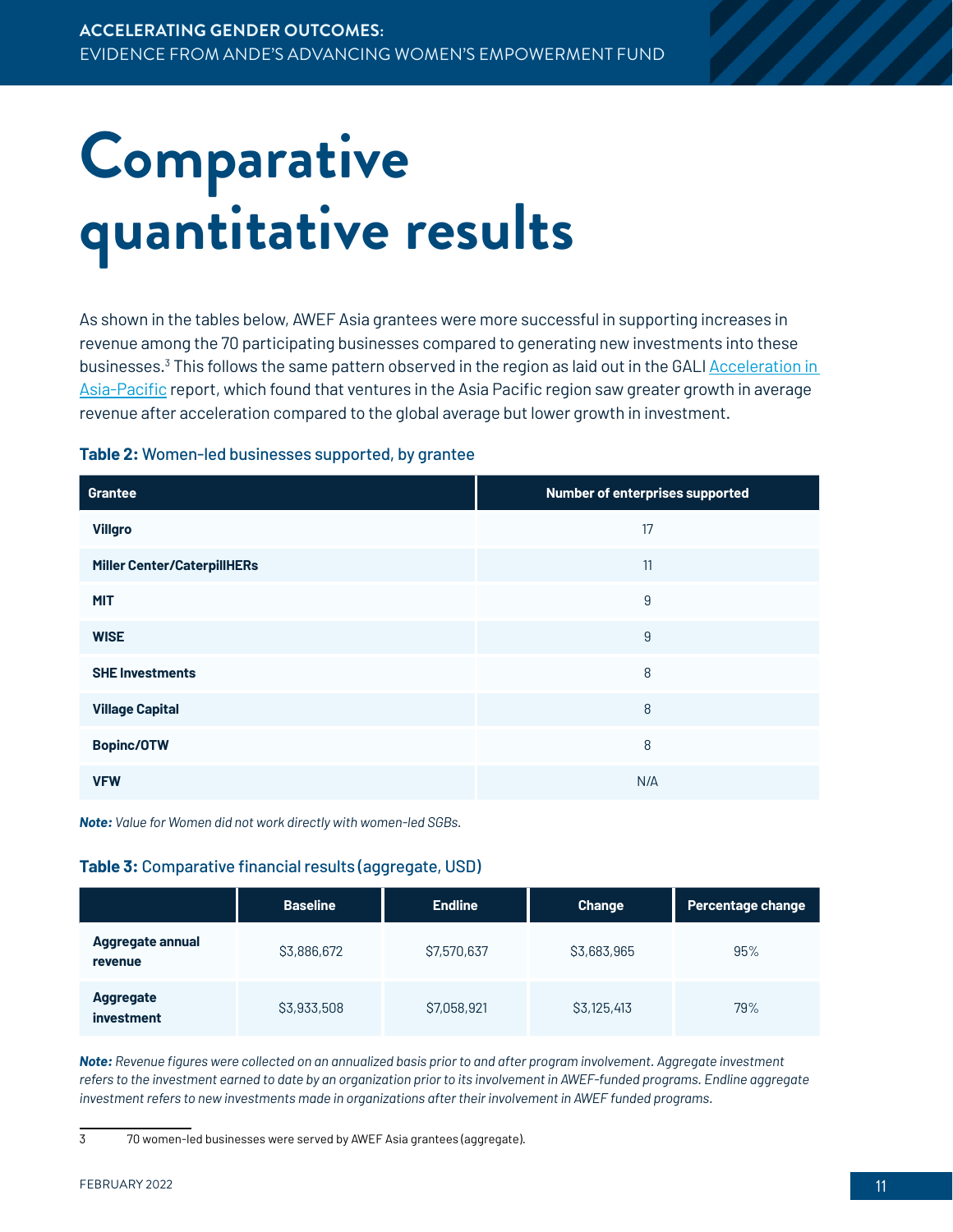#### **Table 4:** Comparative financial results (average, USD)

|                           | <b>Baseline</b> | <b>Endline</b> | <b>Change (USD)</b> | Percentage change |
|---------------------------|-----------------|----------------|---------------------|-------------------|
| Average revenue           | \$53,288        | \$103,699      | \$50,411            | 95%               |
| <b>Average investment</b> | \$53,836        | S96,712        | S42,877             | 80%               |

*Note: Revenue figures were collected on an annualized basis prior to and after program involvement. Aggregate investment refers to the investment earned to date by an enterprise by an organization prior to its involvement in AWEF-funded programs. Endline aggregate investment refers to new investments made in organizations after their involvement in AWEF funded programs.* 

In both average and absolute terms, investment and revenue for the women-led SGBs involved in AWEF Asia grantee programs increased. Revenue nearly doubled, and total average investment increased by 80 percent. However, the proportion of enterprises with investment after the grant stayed the same, despite the dollar amount of investment increasing. Approximately 22 out of 70 (31 percent) women-led enterprises raised new investment post-program, compared with 23 organizations who had already received investment before joining. However, we are unable to determine if these new investments were raised by businesses who had already received investment prior to joining the programs. 4 Additionally, the proportion of new investments was not distributed evenly across AWEF grantees, as displayed in Chart 1. This partially reflects differences in context; Bopinc/OTW's beneficiaries received no new investment due to the political instability in Myanmar.



*Note: Baseline data for certain grantees were unavailable. Bopinc/OTW reported no new investments for its enterprises due to the military coup in Myanmar. Value for Women did not work directly with women-led SGBs.* 

While larger proportions of MIT D-Lab and Villgro's cohorts secured investments, Village Capital had the highest average investment per venture (USD \$81,000). Chart 2 illustrates the average investment per venture across AWEF Asia grantees.

<sup>4</sup> ANDE is unable to determine this due to a lack of data; we plan to make changes in our monitoring, evaluation, and learning framework moving forward.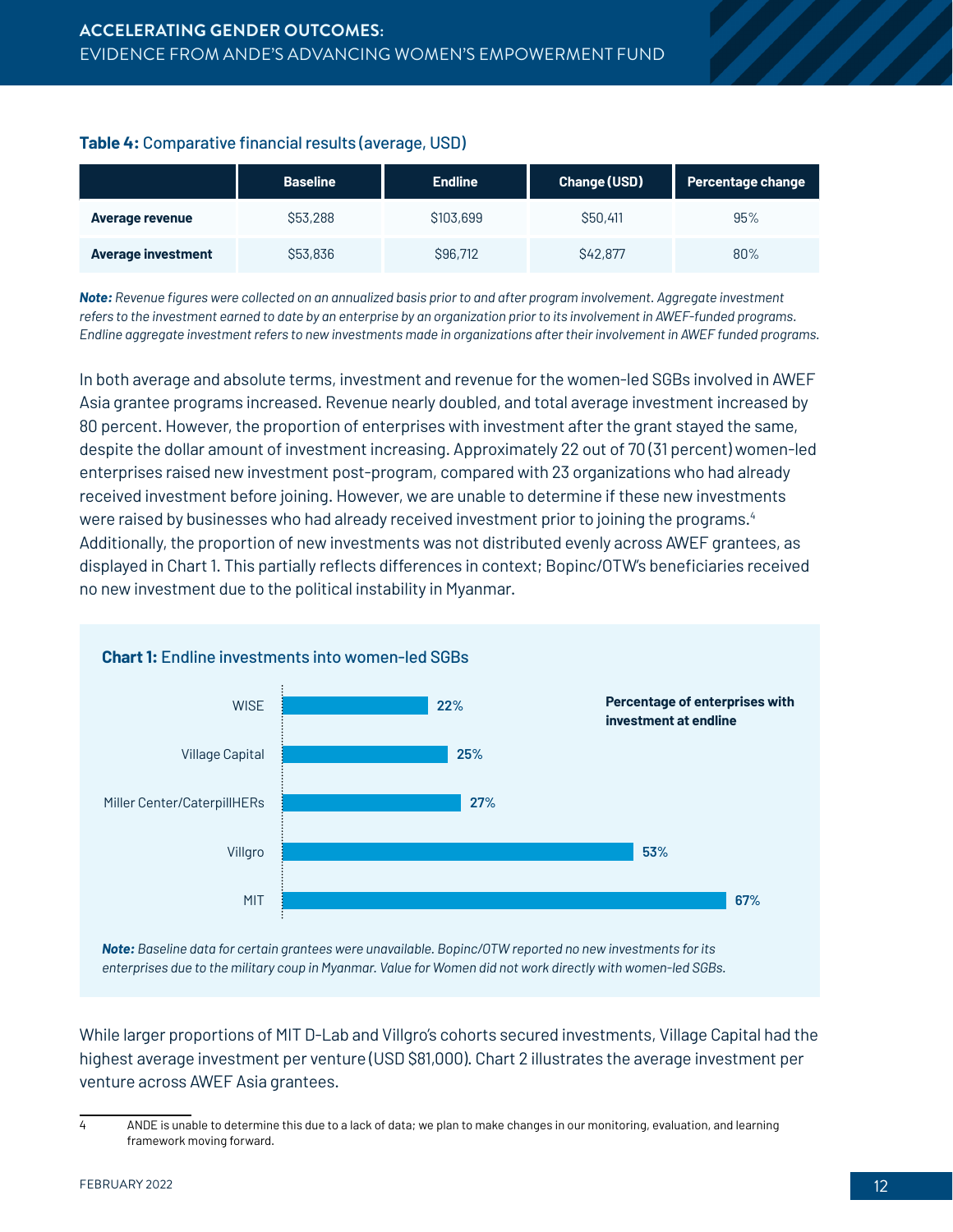



*Note: SHE Investments and Miller Center/CaterpillHERs had very small average endline investment figures. Bopinc/ONW reported no new investments for its enterprises due to the military coup in Myanmar. Value for Women did not work directly with women-led SGBs.* 

The majority of new investments were debt investments ( $n = 13$ ), followed by equity ( $n = 6$ ). According [to GALI](https://www.galidata.org/publications/accelerating-women-led-startups/), men-led ventures are significantly more likely to secure new equity and debt investments after an accelerator program, compared to women-led ventures. Women-led ventures were also more likely than men-led or mixed-gender ventures to raise new grant capital. However, AWEF Asia ventures raised more equity and debt investments than grants.

In all, the AWEF Asia programs had mixed success in driving new investments, with a few programs accounting for nearly all of the aggregate investments, as displayed in Charts 1 and 2. Part of this may be due to the timeframe of measurement – some AWEF Asia grantees only recently concluded their projects and thus possibly may need more time to show investment results for their enterprises. Confounding external factors also make it difficult to definitively say that one program was more successful than another in driving investment for women-led businesses. As mentioned previously, the COVID-19 pandemic and Myanmar coup contributed to business closures and curtailed economic activity, thus impacting the investment climate in certain areas more than others.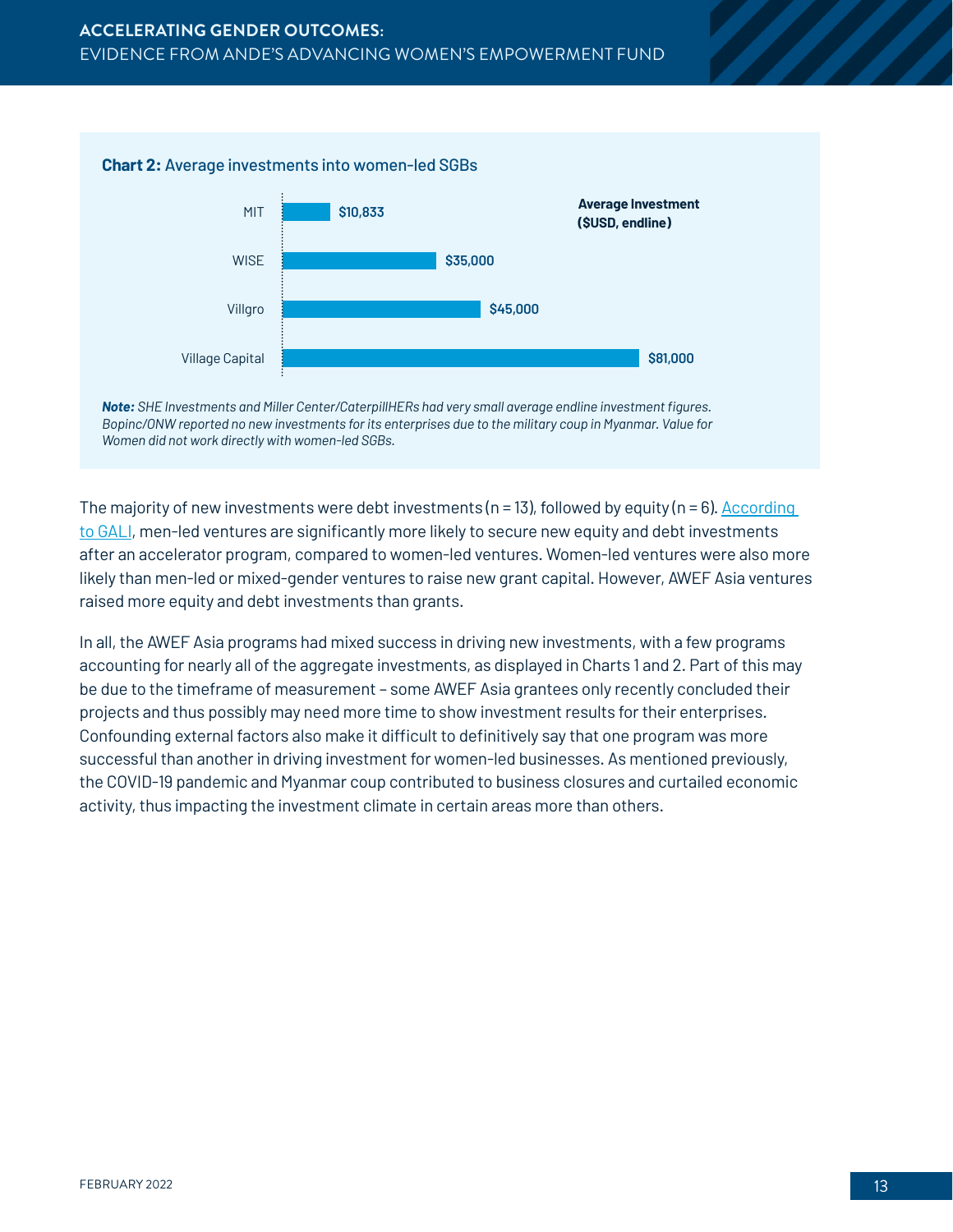## <span id="page-13-0"></span>**Qualitative results and insights**

The AWEF Asia-supported interventions focused on both the supply and demand side of capital by supporting investors and businesses. This section is therefore separated into insights from the projects on (1) influencing investors to finance women-led businesses, and (2) projects to prepare women-led businesses for investment.

#### INFLUENCING INVESTORS

AWEF Asia grantee projects engaged investors through approaches, including training investors in gender-lens investing (GLI) practices, matchmaking between investors and accelerated businesses, and bringing in investors to give feedback to entrepreneurs on pitches. Program managers highlighted several lessons on how best to engage investors to increase financing to women-led SGBs.

### **"**

One of the key lessons…is the need to train and educate the capital providers on the needs of the women entrepreneurs as well as recognizing unconscious biases that exist within investor processes and systems, as well as individual investors. The majority, if not all, initiatives today focus on changing the mindset, behavior and knowledge of women entrepreneurs" **Villgro**

#### **Capacity building and training**

### **"**

…despite the growing momentum around GLI, [investors] have limited options when it comes to finding the right support…Most investors are left to choose between a DIY journey navigating an extensive library of existing tools and frameworks, or engaging expert consulting services that are comprehensive but often cost-prohibitive." **MIT D-Lab**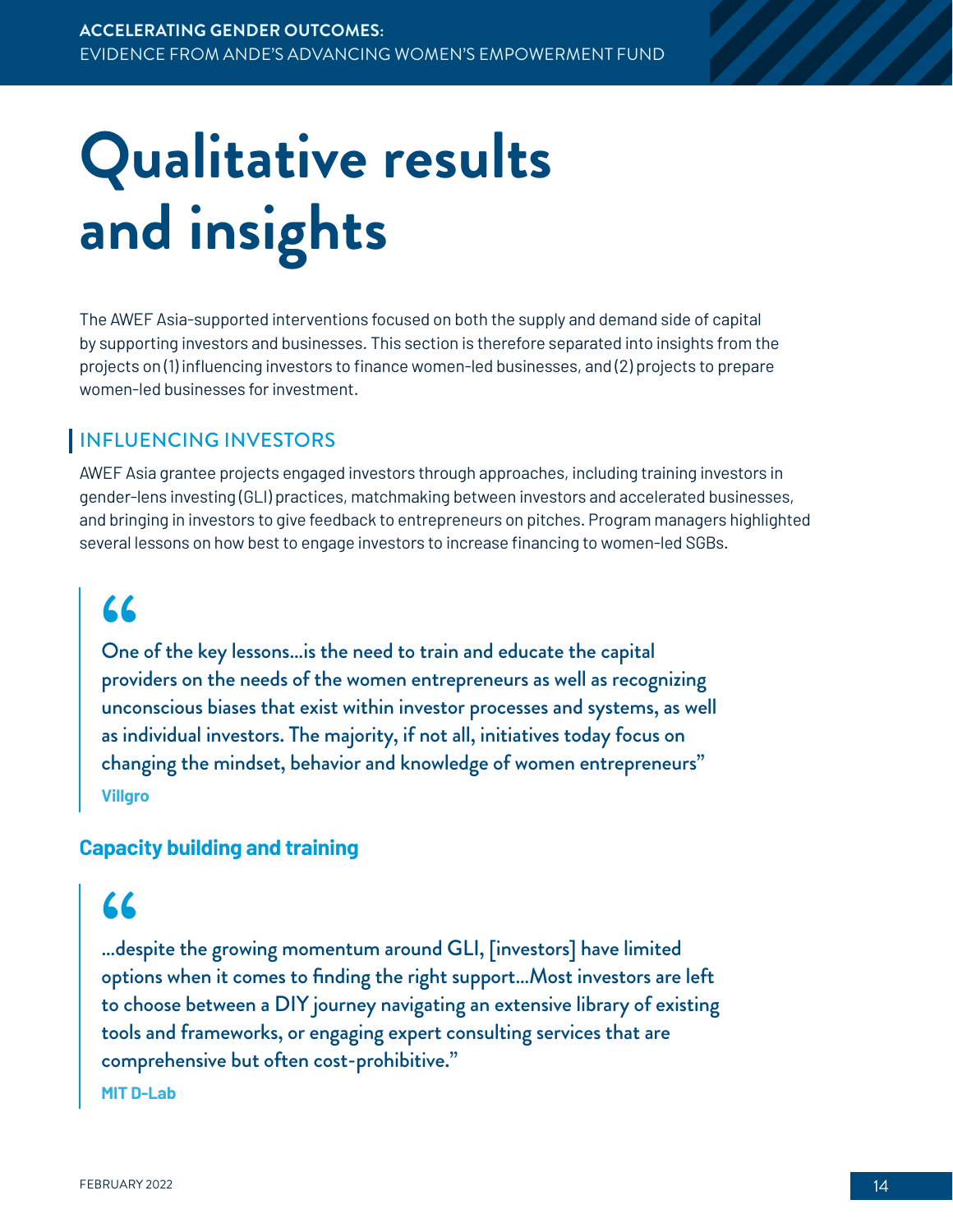<span id="page-14-0"></span>**Highly tailored technical assistance is necessary for some investors.** Value for Women (VFW) delivered tailored technical assistance (TA) to both ESOs and investors. Offering one-on-one highly tailored technical assistance allowed VFW to customize this assistance based on investors' comfort levels and experience in working with gender lens investing. VFW found that newer organizations could implement gender lens investment strategies more easily than older investors because they did not have pre-established systems and processes that needed to be altered. For example, one of VFW's TA recipients was InBest, a smaller and younger organization. Using VFW's TA, InBest was able to establish a gender lens investment strategy with gendered due diligence questions; incorporate gender lens business models into all their portfolio entities; and adopt formalized gender commitments, statements, and strategies. For organizations that have more established strategies, investment protocols, or theories of change, it takes a little more time to alter those existing structures to comply with gender lens best practices.

As a drawback, personalized TA is expensive and time-consuming to deliver. In response, VFW is using their Gender Smart Nexus platform to offer more generalized support to investors, intermediaries, and businesses—with the option of providing more tailored support to interested parties after they utilize the platform. Organizations who provide investor technical support should consider how to use models that increase efficiency with standardized portions of training to allow for the inherently costly and time-consuming customized portions.

**Good training programs combine capacity-building sessions with practical applications.** MIT

D-Lab engaged investors using a so-called "co-design methodology" to design and prototype possible solutions that fit their specific needs. Based on feedback from these sessions, investors liked the hands-on implementation of solutions to shorten their learning curve. The design sprint specifically sought to address sourcing and recruitment, bias in the screening and due diligence processes, and tracking and using gender impact data in portfolios. To achieve this, MIT D-Lab put together and facilitated design teams that included gender experts and "gender-forward entrepreneurs" with investors for problem framing and solution ideation sessions. Other programs seeking to engage investors should consider co-design strategies and programs that actively give investors the opportunity to change their policies in a facilitated way.

#### **Matchmaking and pipeline**

**Create communities of practice for investors to apply gender-lens practices.** When working with investors, program managers highlighted the importance of combining training with a process for quickly applying those lessons to an investment pipeline through communities of practice. WISE trained angel investors in gender lens investing, and the trained participants later formed an informal group to practice gender lens investing themselves. This was an unintended outcome—WISE did not facilitate this community of practice, but rather it was organized by the investors themselves. Moving forward, WISE will launch a gender lens investment club and fund, wherein angel investors can replicate what they have learned in training to a pipeline of investment-ready women-led SGBs.

**Introduce investment-ready women-led SGBs directly to investors.** SHE Investments realized that many investors they worked with were interested in supporting women-led enterprises, but their biggest constraint was developing a robust pipeline of investment-ready businesses. WISE got similar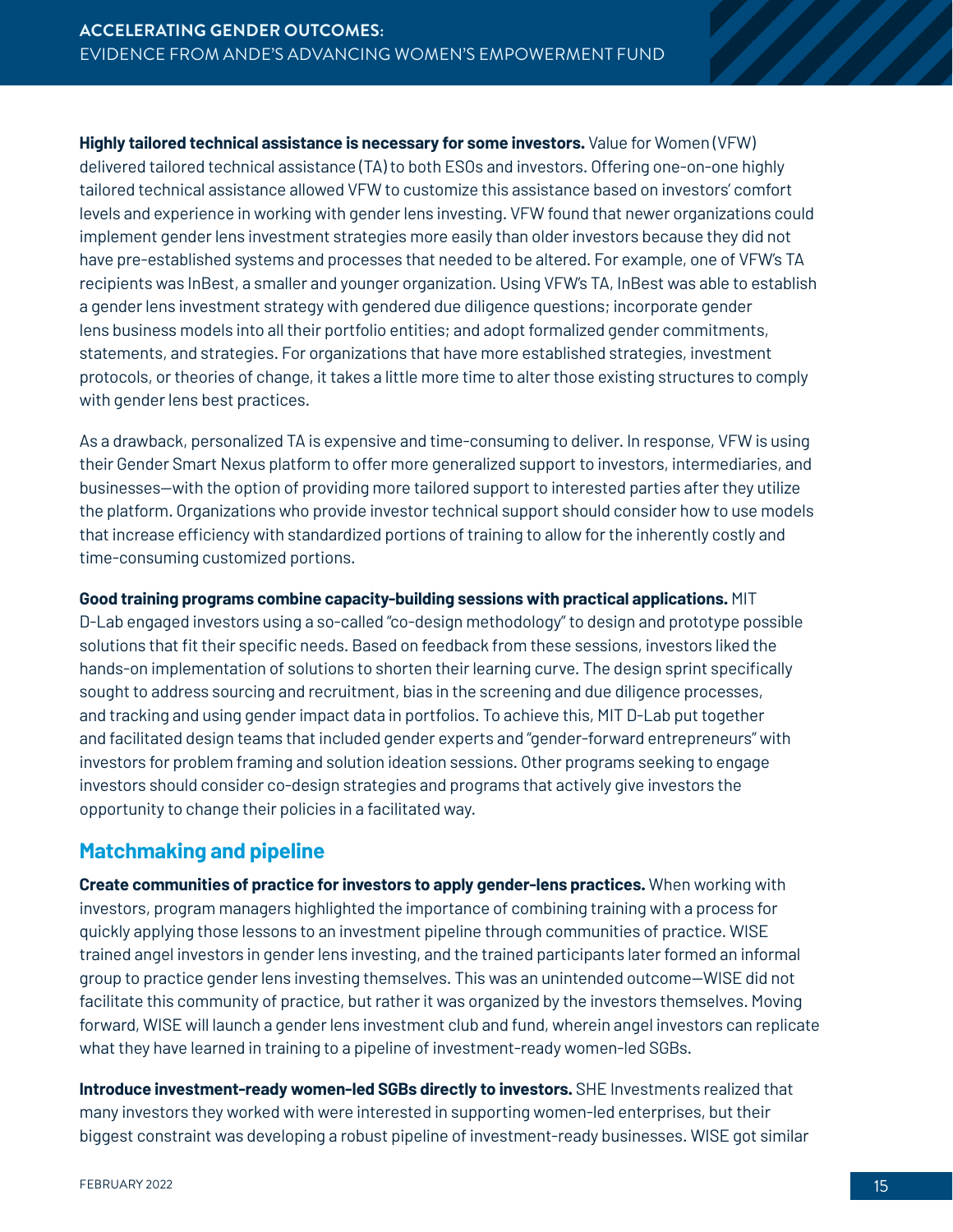<span id="page-15-0"></span>feedback from angel investors and realized they could introduce relevant enterprises that had already been vetted by their accelerator program. Serving as a matchmaker may also help de-risk investments: when WISE introduced investors to their accelerator program cohorts, investors had more confidence to move forward because they understood that WISE had already done certain aspects of due diligence on the enterprises. SHE Investments is continuing engagement with investors who participated in the program, specifically to secure a pipeline of potential investment opportunities. Incubators and accelerators should consider their role in driving investor confidence in the women-led businesses that these incubators and accelerators serve, such as providing due diligence services or merely reducing the time an investor spends to look for investment-ready businesses.

**Encourage investors to reconsider their investment evaluation approach through structured** 

**training.** According to Village Capital, "investors tend to evaluate man-led startups with a reward lens and women-led startups with a risk lens." In their program, investors evaluated potential companies with their Venture Investment Readiness Assessment Levels (VIRAL) [framework.](https://www.youtube.com/watch?v=ArbvZSfbbYA) The VIRAL framework encourages both risk and reward questions; preliminary analysis indicates a more equitable effect on how women entrepreneurs are evaluated. As additional experimental treatments, investors were asked to add new evaluation criteria to their frameworks: evaluating the extent to which a startup demonstrated competence in executing their strategic plans and asking for additional information on a firm's potential for growth and ability to mitigate risks. Investors were also asked to weigh their evaluation criteria prior to evaluating startups. These treatments were meant to prove that investors are more likely to invest in women-led businesses if they apply predefined investment criteria, seek consistent information, and evaluate demonstrated competence in potential investments. Preliminary analysis from Village Capital indicates that these small changes have a positive effect on reducing gender bias in the overall evaluation process. Women-led startups who were evaluated by the treatment group saw an average increase in their scoring, indicating a positive intervention effect.

**Collaborate with financial institutions to de-risk women-led SGBs.** As Villgro discovered, despite being able to coordinate directly with formal financial institutions to facilitate introductions to cohort enterprises, lending criteria such as collateral requirements still placed loans out of reach for women entrepreneurs. A loss guarantee would be able to remove asset requirements and perhaps open up more avenues for formal financing. Villgro was originally aiming to set up a loss guarantee facility but encountered COVID-19 pandemic-related funding challenges; even though the banks were willing to consider their cohorts' businesses, they were unwilling to drop collateral requirements without the loss guarantee mechanism. While this was ultimately disappointing, this lesson does highlight that loss guarantee facilities may be a way for NGOs and other entrepreneur support programs to collaborate with private sector financers.

#### WOMEN-LED SGBS

**Almost all AWEF Asia grantees worked directly with women-led SGBs, typically through an accelerator program.** These accelerator programs included support such as financial literacy training, training in business registry, matchmaking with investors, pitch practices, and peer learning opportunities. Ultimately, these programs aimed to ready these businesses for investment and connect them to suitable investors.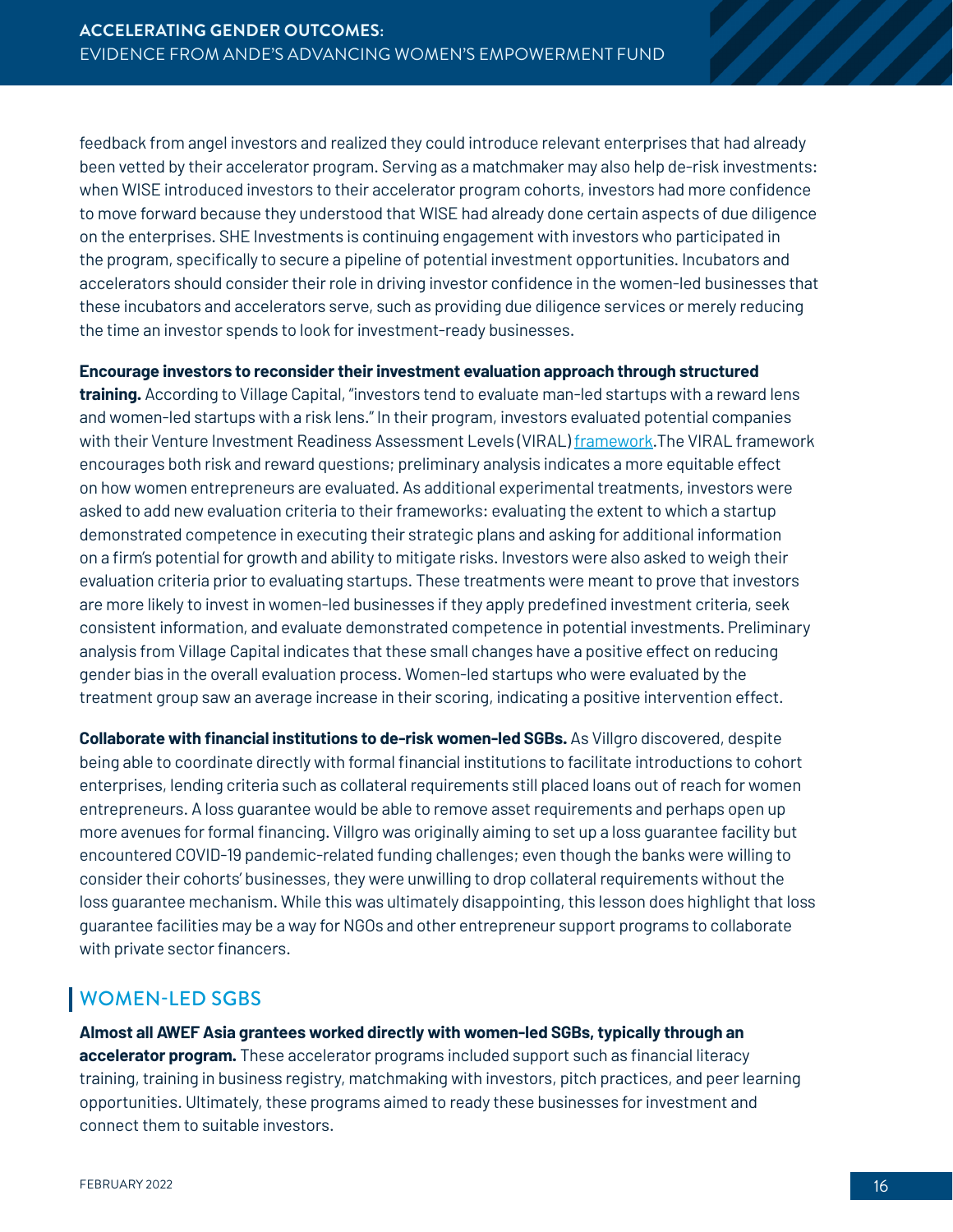#### <span id="page-16-0"></span>**Custom training and 1:1 support**

**Customized needs-based training and one-on-one coaching are essential, especially in a crisis.** In addition to group learning sessions, AWEF Asia grantees provided one-on-one coaching and capacitybuilding sessions to their cohort entrepreneurs. These sessions included professionalizing back-office accounting sessions, linking businesses with accounting and tax consultants, weekly check-ins, and pitch deck preparation. The Villgro program manager noted that customized training especially helped cohort entrepreneurs respond to the COVID-19 pandemic: "The needs of the entrepreneurs changed through the varying market conditions in the pandemic year, and hence there was an urgent need to consult the cohort on the upskilling required." Conducting a needs assessment at the beginning of the program and maintaining feedback loops with cohort entrepreneurs allowed AWEF Asia grantees to pivot and adapt their programs as necessary.

On the other hand, highly tailored support is costly in terms of time, money, and human resources. Tailored support can also be difficult to deliver to a large number of women-led enterprises and is better suited to smaller cohorts.

After three months of delivering this program, we validated our assumption **66**<br>Afte<br>that that tailored support to women entrepreneurs is key in helping their businesses grow and enable access to capital."

#### **Villgro**

AWEF Asia grantees specifically found that women-led SGBs benefit from financial technical assistance, such as accounting and compliance support; using financial reports and systems for business decision making; developing full sets of financial statements; developing accounting systems; understanding financial projections; and understanding due diligence checklists, term sheets, and negotiation practices, among others. Program managers from both SHE Investments and Villgro noted that increasing skills in financial literacy and technical skills helped reduce investment barriers, particularly in the context of COVID-19.

With this tailored support, Villgro was able to increase their cohort's confidence in their financial capabilities and ability to access funding. Endline assessments of confidence in accessing funding was an average of 4.35 (out of 5), an improvement of 100 percent over baseline. Entrepreneurs' confidence in their financial capabilities was an average of 4.05 (out of 5), a 64 percent improvement.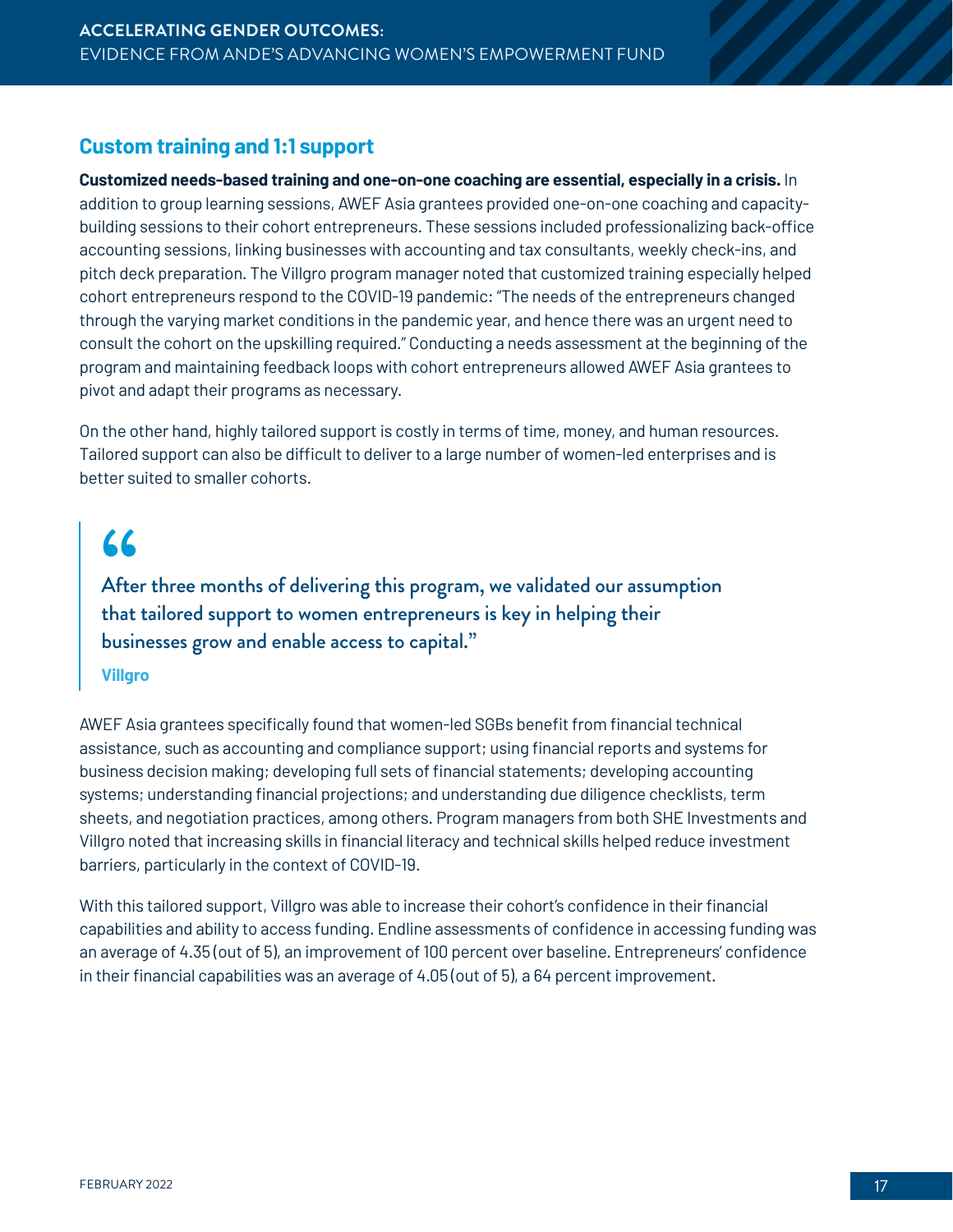### **"**

Overall, at the early stages, these women don't have the resources to hire high-quality accounting and technical experts….the paperwork side is a huge barrier to investment readiness. By the end of the program, 80-88 percent of the cohort have their basic finances and records in place. This plays a huge role in their ability to access capital."

**Villgro** 

Investors can also assist in offering tailored feedback. MIT D-lab created the Investor Conversation platform, which connected entrepreneurs with investors for a 1.5 hour critical feedback session.

Participants in SHE Investments' program asked for more exposure to investors through guest speakers, video messages, or question and answer sessions to build their confidence when interacting with potential investors.

**Mentorship works best as a formal partnership between individuals from the same sector.** Miller Center/CaterpillHERs, SHE Investments, Village Capital, and Villgro all facilitated mentorship for their SGB cohorts. Villgro noted that the most impactful mentor relationships were between mentors and entrepreneurs in the same industry, even if they were from different countries. The differences between country and culture were less important than similar experiences in business.

### **"**

We saw the best success when experienced entrepreneurs, especially those in the same sectors (but in a different geography), were mentors. It is also important to create opportunities for entrepreneurs to mentor and/or share learnings with investors…"

#### **Villgro**

A mentorship program should also be formalized and structured. SHE Investments saw mentors drop from their program because the relationship wasn't structured (for example, tracking mentor hours, mandating a minimum number of meetings, etc.). SHE Investments noted that the two businesses that received the most mentorship and one-on-one coaching hours were the closest to investment readiness. Programs with mentorship components should set structured coaching sessions, mandate a minimum number of coaching hours, and pair mentors/mentees who are in the same industry.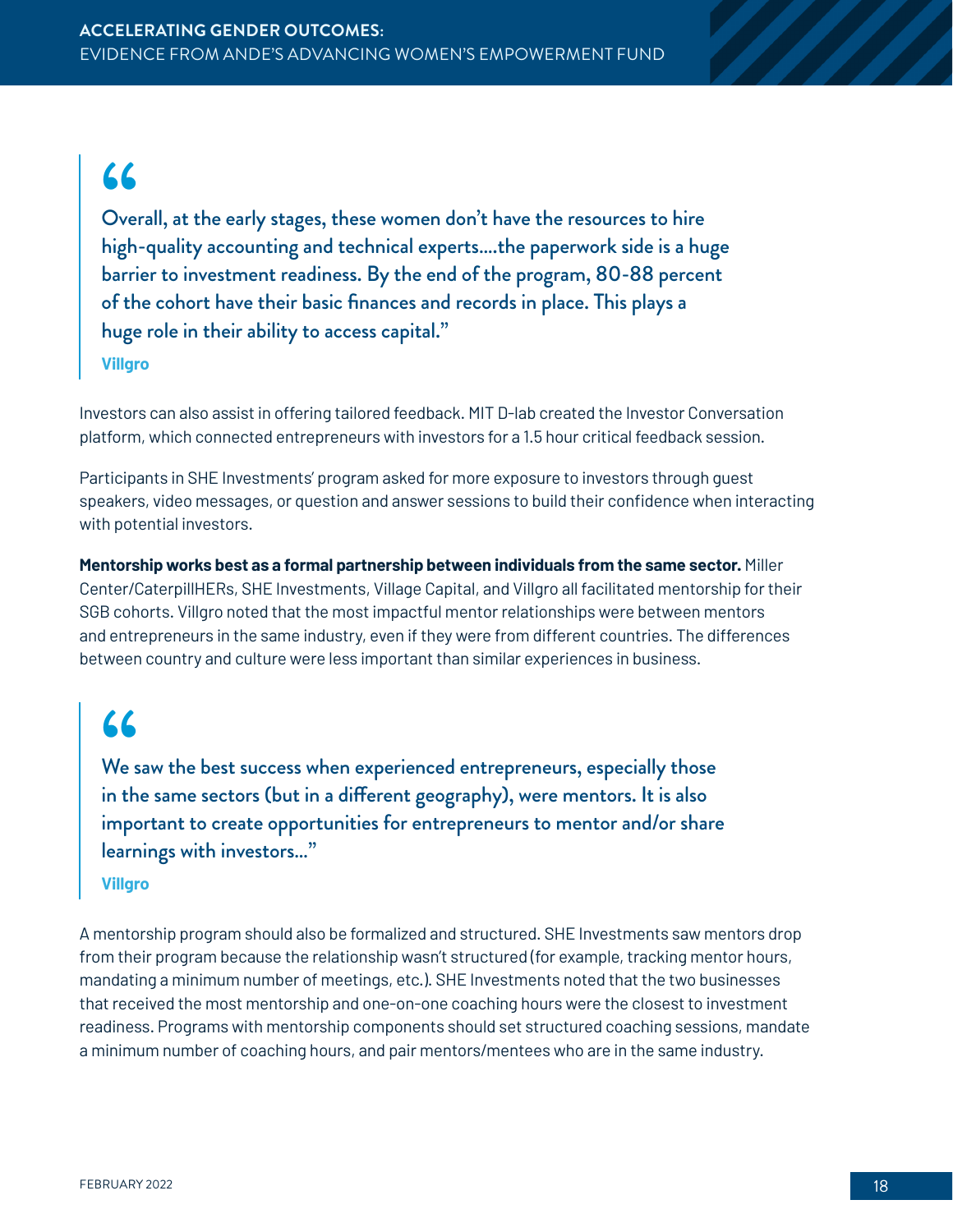#### <span id="page-18-0"></span>**Gender-smart curriculum**

#### **Support that is specifically designed to address gender barriers for women-led businesses is**

**the most effective.** Traditional accelerator and investment programs do not address the specific barriers of women entrepreneurs. For grantees like MIT D-Lab and Bopinc/OTW, having a gender lens allowed them to address barriers to women entrepreneurs and build agency among their participants. MIT D-Lab specifically trained women SGB founders in both internal and external biases and gender barriers inherent in the fundraising process through an immersive simulation game and virtual learning labs. MIT D-Lab's participants developed technical skills but also were exposed to issues such as bias from investors, information asymmetries, and time poverty. 5 Participants were then given tools and techniques to navigate these gender-based barriers through the simulation process. By exposing users to both the issues and possible solutions, the simulation aims to increase understanding, confidence, and resilience to gendered challenges.

### **"**

D-Lab moved away from gender-neutral design to embrace women centered content. This lens led D-Lab to include a series of themes and develop a joint language to discuss them; themes like time poverty, explicit and unconscious bias, access to networks, and more."

#### **MIT D-Lab**

MIT D-Lab saw the greatest increase in new investments into their cohort businesses through taking up this women-centered lens. Cohort entrepreneurs reported feeling that they were more aware of the gender biases that impact fundraising and had more solutions to address these barriers. Their overall level of confidence averaged 4.8 out of 5 at their endline assessment. MIT D-Lab entrepreneurs also improved their knowledge in financial modeling by 42 percent, confidence levels in pitching by 57 percent, and level of knowledge in social impact management by 98 percent.

Bopinc/OTW also offered training sessions around navigating gender bias. Bopinc/OTW designed their gender-smart curriculum based on a gender needs assessment conducted on their cohort prior to the launch of the program—this needs assessment allowed them to pivot their curriculum around gender needs. "We noticed in the gender assessment…women tended to push financial decision-making to the men…thus [we] focused on financial literacy and understanding/analysis of financial statements." This gender assessment surveyed participants on biases they have experienced, decision-making power, current support structures, levels of self-efficacy (such as confidence in negotiating, managing time, etc.), and personal environment (such as sharing domestic household responsibilities).

<sup>5</sup> Time poverty refers to the lack of leisure time when accounting for all types of work, including domestic work and paid labor. Women (particularly low-income women) are particularly impacted by time poverty because domestic, reproductive, and care labor has traditionally been gendered.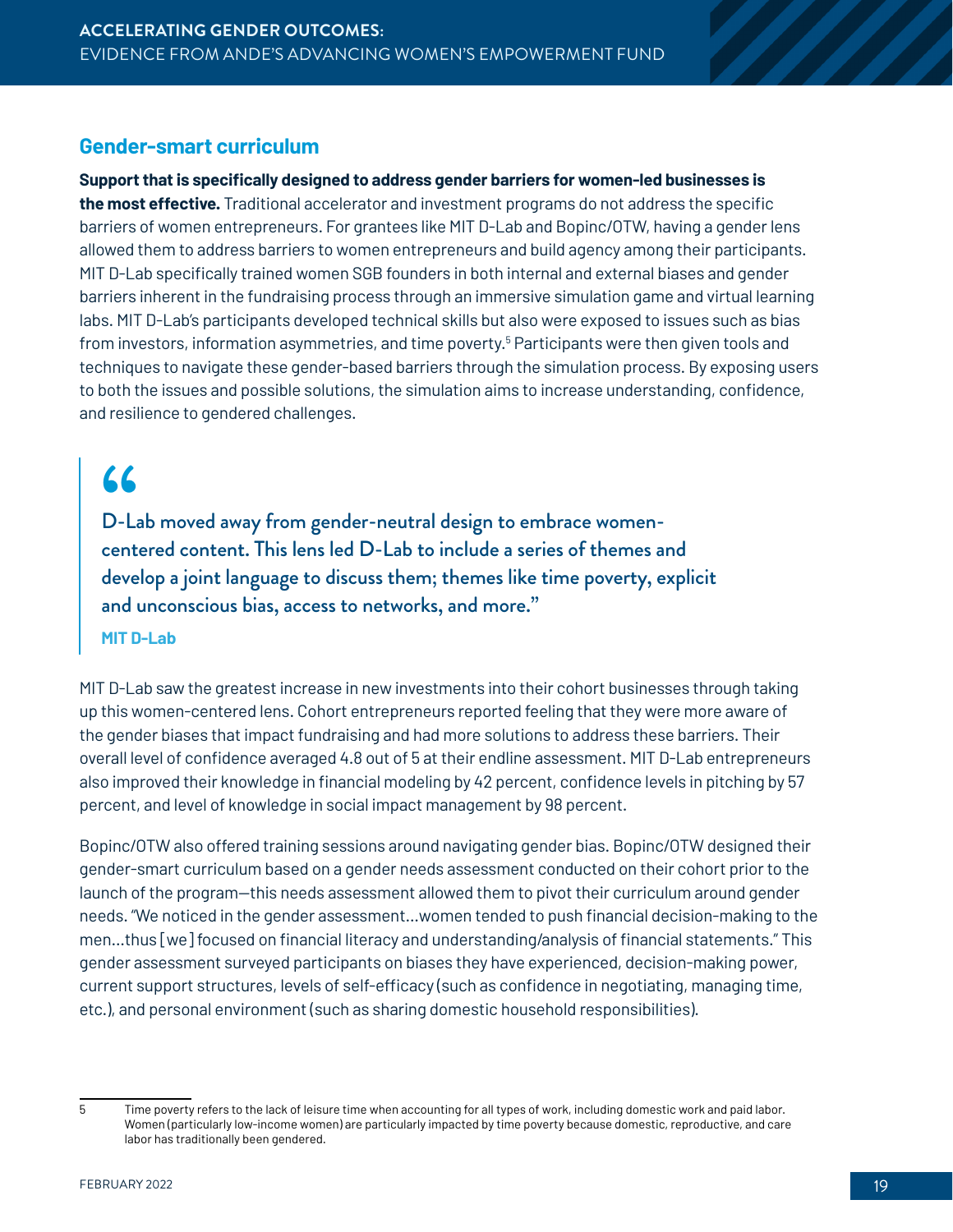#### <span id="page-19-0"></span>**Unanticipated outcomes in financial and investment literacy**

**Unintended outcomes included increased confidence and more sophisticated investment decisionmaking.** Across several AWEF Asia grantees, interesting trends emerged around women entrepreneurs' agency, confidence, financial literacy, and ability to make strategic investment decisions. While some grantees did not see immediate fundraising results, women entrepreneurs in their cohorts indicated that they felt more confident in their decision-making abilities and overall agency to pursue investment.

While grantees saw improvement by different magnitudes, all women entrepreneurs in AWEF Asia cohorts improved their confidence and ability around investment decision-making. SHE Investments saw a 7 percent improvement on entrepreneurs' self-assessments of their confidence in their knowledge/ability to access capital. Bopinc/OTW's cohort improved their investment readiness scores by 125 percent over baseline.<sup>6</sup> Miller Center/CaterpillHERs' cohort self-reported improvements in their entrepreneurial skills, support systems and networks, abilities to fundraise, and the overall work of their social enterprises after acceleration. 94 percent of Village Capital's cohort reported having increased their ability to access capital.

MIT D-Lab noted that women participants in their accelerator program began deciding that certain types of investment are not appropriate for their businesses and electing to pursue other methods of financing. Women entrepreneurs were evaluating investments and pivoting their thought process to pursue best-fit investment rather than traditional debt. Villgro's cohort displayed more confidence in their assessment of their businesses' investment needs, choosing to pursue working capital, credit lines, or other credit instruments to validate their businesses instead of equity or debt investments.

### **"**

Improved knowledge of the investment process has led to the entrepreneurs making more informed choices about the kind of investment that is suitable for them. In some cases, they have decided not to expand or seek investment at all."

#### **SHE Investments**

**Create support networks for women entrepreneurs.** In response to pressures from the COVID-19 pandemic and other events, many AWEF Asia grantees added mental health and self-care components to their accelerator programs. Entrepreneurs noted that support networks provided by the cohort of all-women business owners and one-on-one help from ESOs were helpful and essential to navigating stresses from the pandemic, in addition to making them feel more confident about fundraising and operating their businesses. For severe situations, like in Myanmar for Bopinc/OTW, the grantee offered crisis management coaching and self-defense training.

<sup>6</sup> Based on investment readiness assessment conducted by Bopinc/OTW, not self-reported.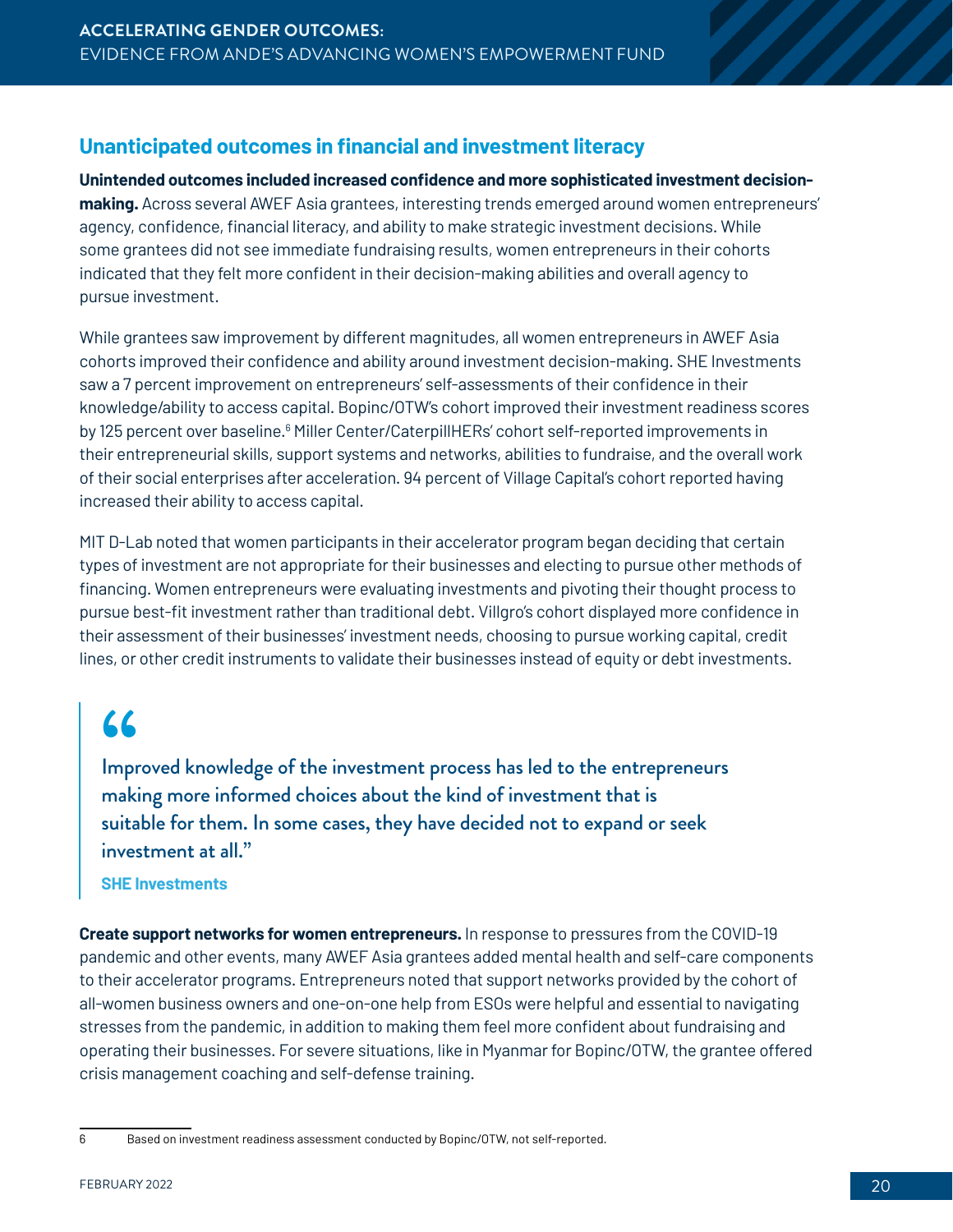MIT D-Lab and other grantees designed opportunities and spaces for cohort members to engage in peer exchange and support, such as networking events. Opportunities for peer review—of pitches or business plans—also help to build a sense of community that may self-sustain after the accelerator program.

### **"**

The pandemic created or exacerbated challenges in maintaining work-life balance for women entrepreneurs. While the same challenges (linked to the pandemic) may not hold true in the future, a key learning from the pandemic has been the need to prioritize mental health and well-being, and to create spaces for peer support, as well as institutional support from a programmatic perspective for these needs."

**Villgro** 

For many AWEF Asia grantees, their programs needed to provide not only investment readiness training for women-led SGBs, but also fundamental support services for them to survive through the pandemic. While some programs had pandemic-related attrition, many women founders emphasized that they appreciated the support system that their cohorts provided while they dealt with pandemic challenges. It may be worthwhile to investigate the ways in which accelerator programs can support women-led SGBs during crises such as the COVID-19 pandemic and the role that they may play in ensuring these businesses do not shutter.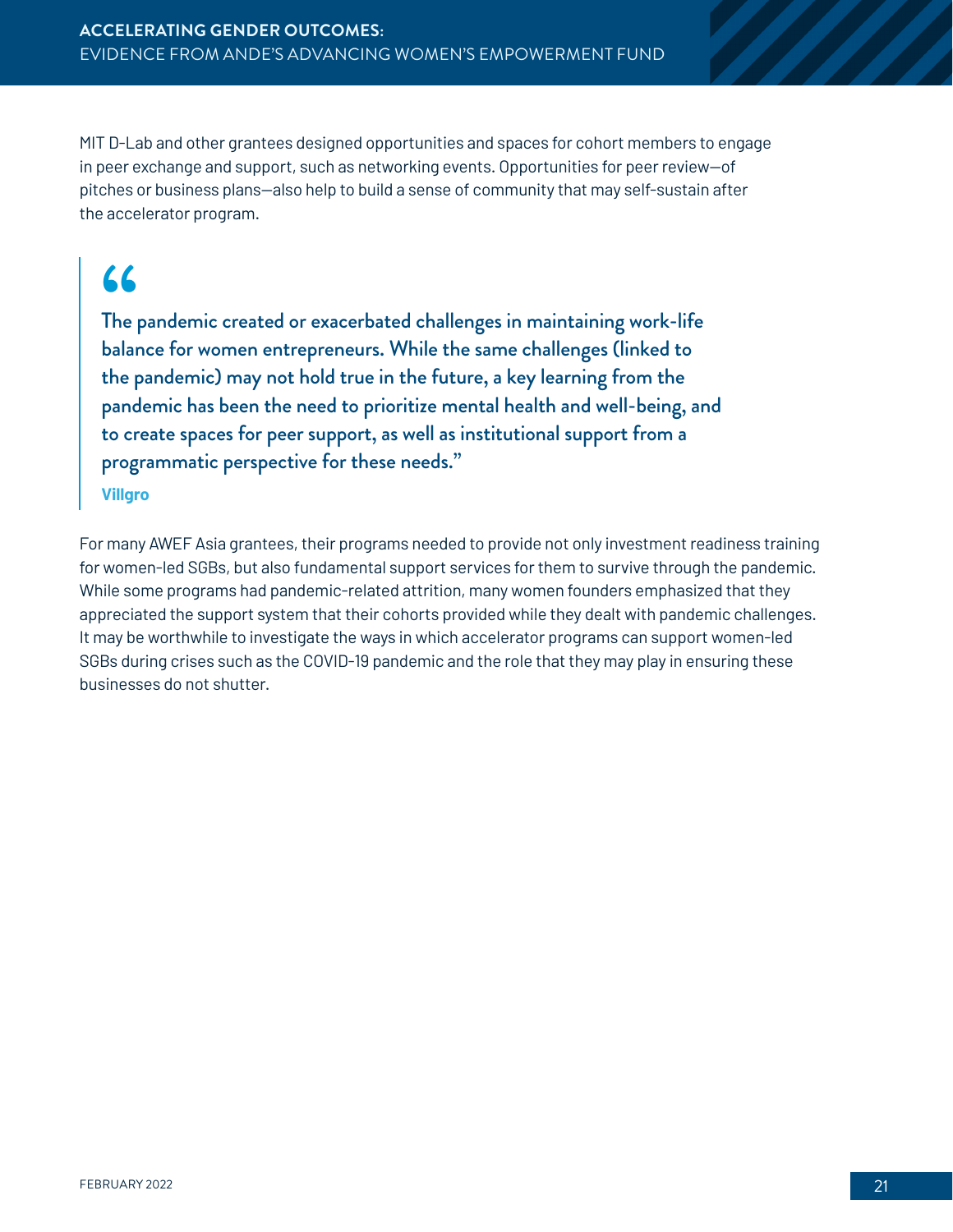## <span id="page-21-0"></span>**Scaling and sustaining AWEF Asia projects**

#### BUILDING GRANTEE CAPACITY

ANDE tracked outcomes not only at the business level but also for grantee program capacity, specifically around gender. While some of AWEF Asia grantees, such as VFW, were already considered experts at working in the gender area, all grantees were able to build their internal capacity to support women-led SGBs. Highlights include:

- ✛ CaterpillHERs (who partnered with Miller Center) used the AWEF Asia grant period to set the foundation for their accelerator programs, specifically for how to conduct outreach efforts to recruit right-fit women-led businesses.
- $\pm$  Organizations such as WISE and Villgro specifically trained their staff as part of their AWEF Asia grant—Villgro received gender training, and WISE was able to build capacity around angel investing best practices. Other grantees gained an understanding of existing weaknesses in their capacity, such as lack of expertise around finance, that they will address in the future.
- $\pm$  Nearly all AWEF Asia grantees mentioned that they enhanced their ability to respond to crises—not necessarily because of the AWEF Asia grant itself, but from various events such as COVID-19 and the Myanmar coup.

#### SCALING GRANTEE PROJECTS

AWEF Asia's goal was to fund innovative pilot projects to discover key levers to address the gender financing gap. In terms of scalability, all AWEF Asia grantees planned to scale, disseminate, or iterate on their projects in some way.

- ✛ Miller Center/CaterpillHERs have already launched a third cohort of women-led SGBs in Pakistan and plan to introduce more verticals into the program to accommodate SGBs at different growth stages. Miller Center expanded their information gathering practices to focus more on gender impact, including assessing the supply chains of supported social enterprises.
- ✛ Villgro will continue to expand and offer the WE Rise accelerator program and plans to launch a financing platform for connecting women-led SGBs with banks, investors, and other financing providers. WE Rise was the first gender-focused accelerator for Villgro and feeds into the organization's three-year gender smart strategy.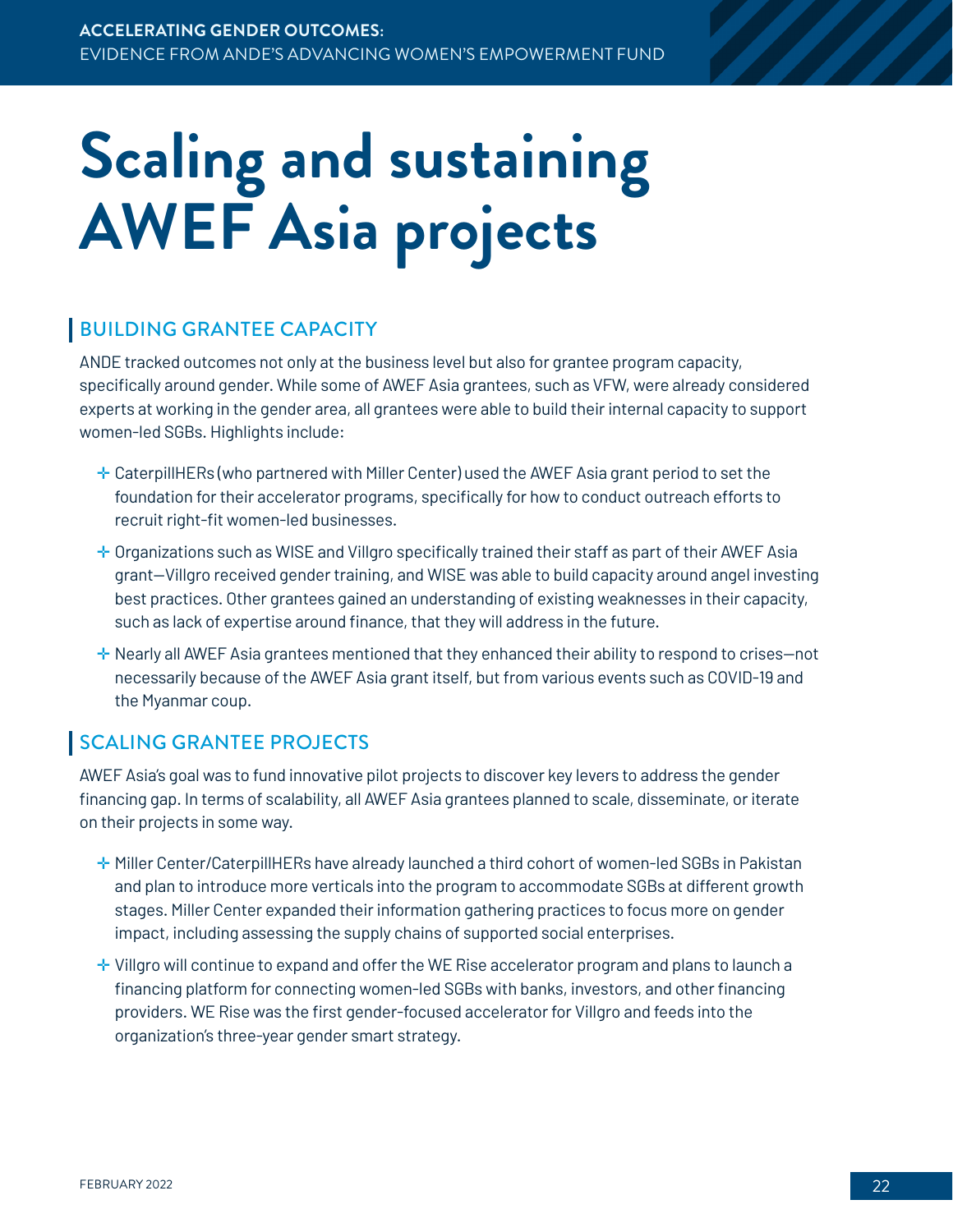- ✛ Value for Women is disseminating their Pathways report and utilizing their Gender Smart Nexus Platform. VFW noted that high-touch one-on-one technical assistance was beneficial to investors but wanted to use the Gender Smart Nexus Platform as a light-touch mechanism, which could then drive interested investors to VFW for more in-depth technical assistance. The Nexus platform is also being mainstreamed into VFW's business model.
- ✛ Village Capital will release a toolkit in 2022 that will encompass their learnings around reducing gender bias in the investment evaluation process.
- $+$  MIT D-Lab is undergoing a strategic review of their gender practices. In addition, their team continues to disseminate their ScaleUp X Simulation.
- $\pm$  SHE Investments plans to start a new program specifically around financial readiness as a bridging program between their micro-enterprise accelerator program and an investment readiness program.
- ✛ Bopinc/OTW's gender assessment framework is currently being used by UN Women in Myanmar. Bopinc will apply learnings around virtual gatherings and recruitment to other programs; however, for OTW, most of its programs in Myanmar will be paused given the persistent civil unrest.
- $+$  WISE is currently seeking to launch a gender lens investment club and fund, building on the informal GLI community of practice that formed following their initial angel investing training.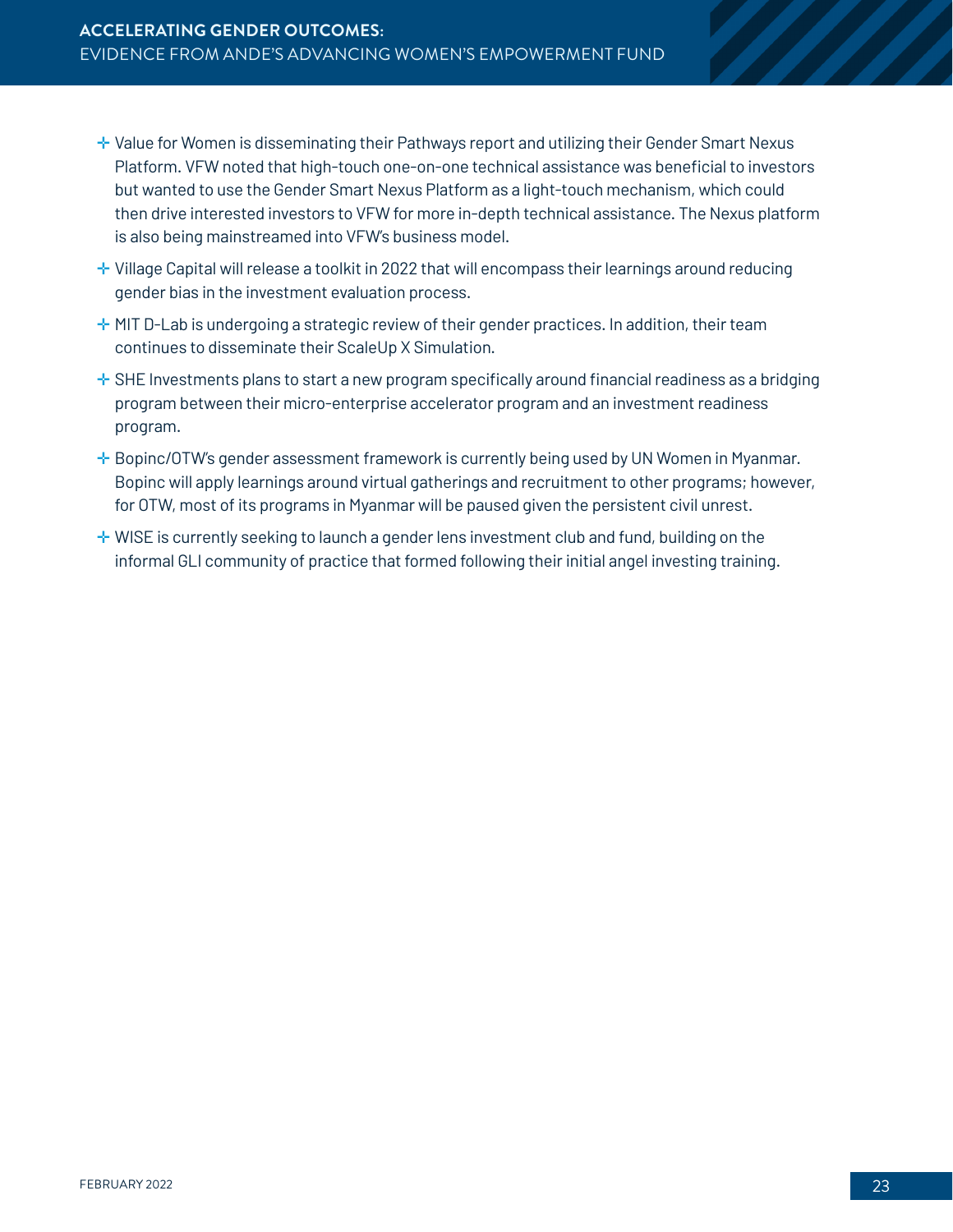## <span id="page-23-0"></span>**ANDE's role and lessons learned**

AWEF Asia was the first type of catalyst fund offered by ANDE aimed at closing the investment gap for women-led SGBs. Based on debriefs with grantees, we believe that ANDE's unique expertise as a network convener helped grantee projects and made us well-positioned to support them.

Grantees highlighted that ANDE was able to provide project flexibility, which enabled grantees to alter their reporting; timelines; program components; and monitoring, evaluation, and learning (MEL) to respond to different crises such as the Myanmar coup.

ANDE also provided expertise and access to resources for grantees. MEL expertise was provided on an on-demand basis. In addition, ANDE linked several grantees together with other organizations, enabling them to share knowledge. For example, WISE was able to join events hosted by ANDE's East and Southeast Asia (ESEA) chapter for networking and cross-learning opportunities, resulting in them connecting with other capacity-building organizations with similar projects. They may be able to open up new partnerships for investment or project implementation. This underlines ANDE's unique position as a regranter with deep expertise and connections in the SGB space.

One area of improvement for future funds is adjusting the timeline for reporting. AWEF Asia grantees all had different project implementation timelines due to COVID-19 disruptions, and so reporting periods for measuring investment outcomes were uneven. In the future, ANDE will try to alter investment outcome reporting timelines across all grantee projects for easier analysis and comparability.

There is a significant opportunity to engage more deeply with investors and be clear up-front about what it takes to pivot to a gender lens approach. Despite interacting with investors through gender lens investing workshops, grantees pointed out that GLI was still on the backburner for some investors. For WISE, they began with 40 investors in their GLI angel investing workshops but ended their program with 17. The drop-off may be due to investors not being interested in GLI or moving to a different investment training program. According to SHE Investments, "While many of the investors were cognizant of gender as a factor for impact investing, almost none considered [it] the primary investment criteria, [but] rather one of the considerations to be made."

For investors interested in GLI and SGBs, there also may be a selection bias wherein investors who already are sensitized to GLI will choose to participate in workshops or investment matchmaking opportunities, even though these may be the investors with the least to gain. MIT D-Lab recruited investors who already wanted to do GLI and who wanted to move from intentionality to action. It is worth exploring how to move mainstream investors who are not gender-aware into considering GLI as an investment protocol.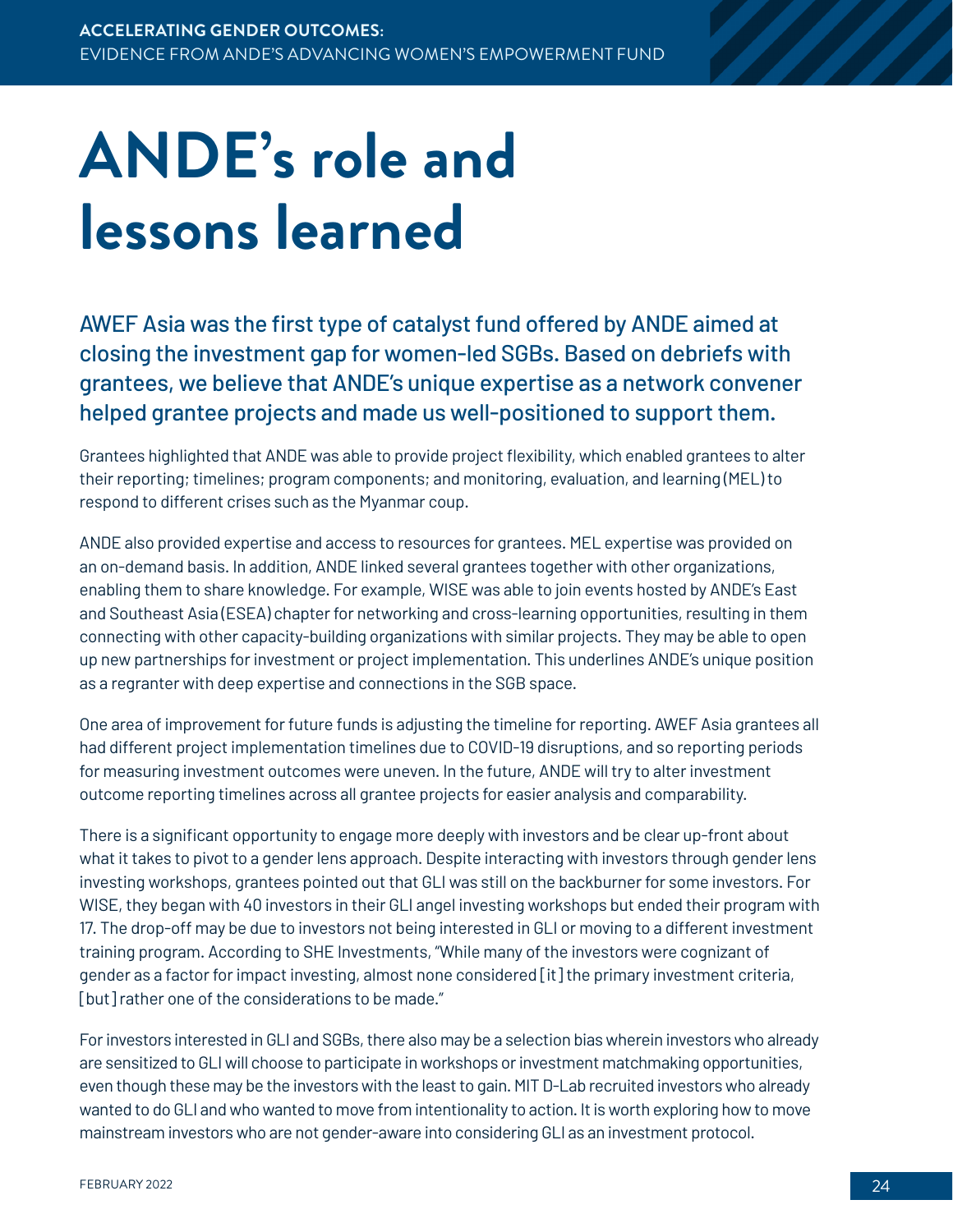For ANDE's next round of AWEF grants, ANDE has opportunities to increase funding for projects with a stronger focus on engaging, educating, and reducing investor bias. ANDE may also want to explore supporting de-risking projects, such as the original loss guarantee idea from Villgro, that remove formal financing barriers for women entrepreneurs. The AWEF Asia grants were able to effectively capacitate women-led businesses and prepare them for investment, but only two (MIT D-Lab and Village Capital) specifically sought to deconstruct gender-based investment bias.

ANDE has already begun to build on AWEF Asia's success with second and third iterations of the regranting fund. AWEF Africa was launched in June 2021, with support from USAID, with a similar mandate to invest in organizations focused on closing the gender investment gap with an emphasis on sub-Saharan Africa. A third iteration of AWEF is currently in the planning stages. Thanks to the learnings uncovered by AWEF Asia's MEL process, ANDE is able to iterate and improve its grantmaking in support of women-led businesses.